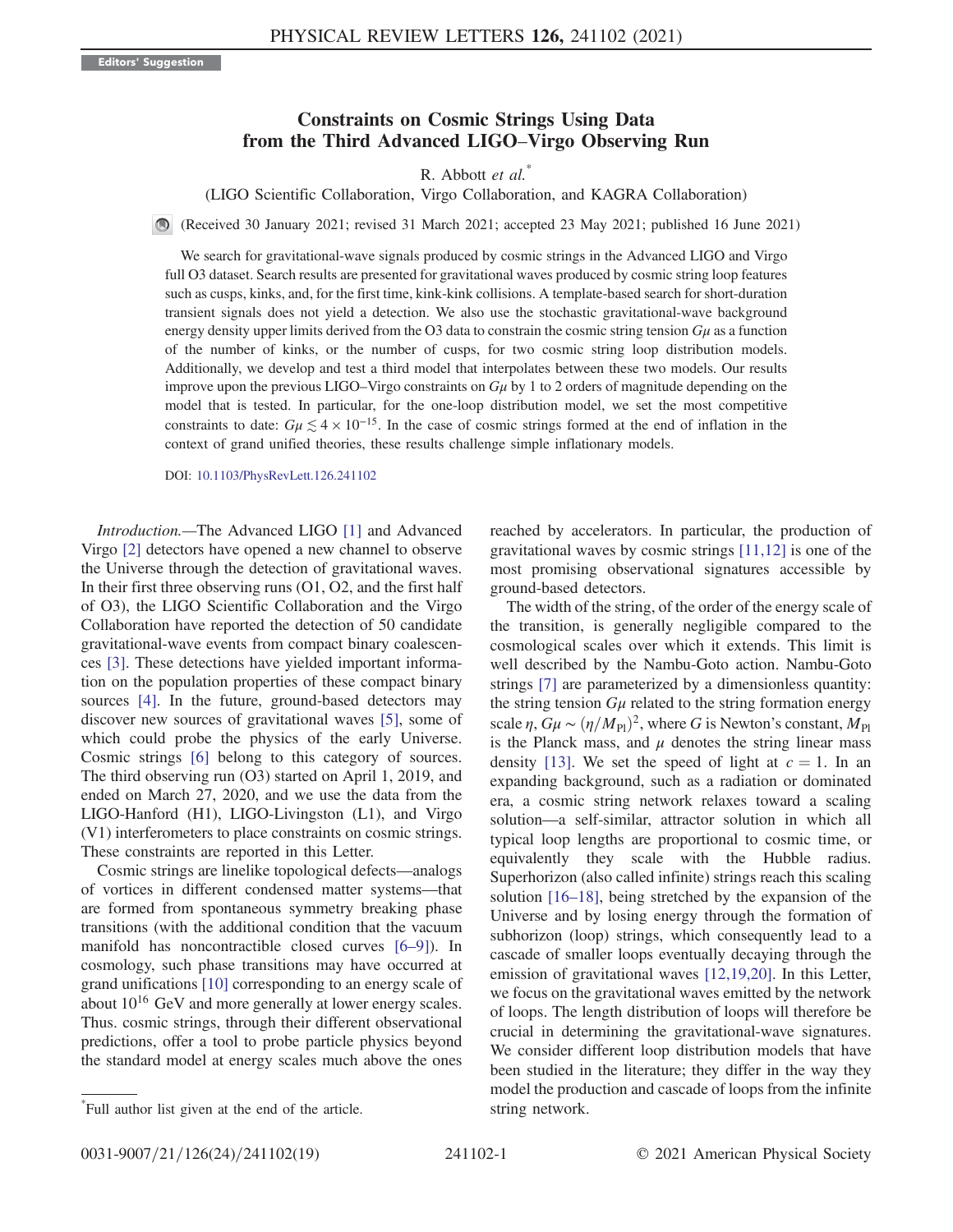Cosmic string loops oscillate periodically in time, emit-ting gravitational waves with power [\[11\]](#page-7-7)  $P_{\text{gw}} = \Gamma_d G \mu^2$  and decay in a lifetime  $\ell/\gamma_d$ , where  $\Gamma_d$  is a numerical factor  $(\Gamma_d \sim 50$  [\[21\]](#page-7-12)),  $\ell$  is the invariant loop length, and  $\gamma_d =$  $\Gamma_d G\mu$  is the gravitational-wave length scale measured in units of time [\[22\]](#page-8-0). The high-frequency ( $f \ell \gg 1$ , where f denotes frequency) gravitational-wave spectrum of an oscillating loop is dominated by bursts emitted by string features called cusps and kinks [25–[27\].](#page-8-1) Cusps [\[28\]](#page-8-2) are points on the string that briefly travel at the speed of light; they are generic features for smooth loops. Kinks are discontinuities in the tangent vector of the string that propagate at the speed of light. They appear in pairs as the result of collisions between two cosmic strings and are chopped off when a loop forms; hence, a loop can contain any integer number of kinks. Numerical simulations of Nambu-Goto strings have shown that kinks accumulate over the cosmological evolution [16–[18\],](#page-7-10) while the number of cusps per loop is yet undetermined.

Cusps are short-lived and produce beamed gravitational waves in the forward direction of the cusp, while leftmoving (right-moving) kinks propagate around the string, creating gravitational waves with a fanlike emission (like a lighthouse) in the directions generated by right-moving (left-moving) waves. Additionally, the collision of two kinks is expected to radiate gravitational waves isotropically. We report here searches for gravitational waves produced by cusps, kinks, and kink-kink collisions using O3 LIGO–Virgo data. In addition to distinct individual bursts, the incoherent superposition of weaker gravitational-wave bursts from cosmic strings produced over the history of the Universe would create a stochastic gravitational-wave background [\[27,30\]](#page-8-3).

Cosmic strings emit gravitational waves with a wide range of frequencies that can be searched by other means, including the cosmic microwave background [\[31\],](#page-8-4) Big Bang nucleosynthesis [\[32\]](#page-8-5), and pulsar timing arrays [\[33](#page-8-6)–35]; see also, e.g., [36–[38\].](#page-8-7)

The gravitational-wave emission from cosmic string loops is introduced in the next section. We consider two simulation-based models [\[39,40\]](#page-8-8) (labeled A and B) for the loop distribution. We further develop a third model (labeled C) that interpolates between the other two models. We also derive the burst rates and the dimensionless energy density in that section. Individual gravitational-wave bursts are searched in O3 data with a dedicated analysis presented in the "Burst search" section. The incoherent superposition of bursts from cusps, kinks, and kink-kink collisions produces a stationary and nearly Gaussian stochastic background of gravitational waves. We search O3 data for this background, and the results, detailed in [\[41\]](#page-8-9), are summarized in the "Stochastic search" section. Both the burst and stochastic background searches yield no detections. Combining their sensitivities, we constrain two cosmic string parameters in the "Constraints" section: the string tension  $G\mu$  and the number of kinks per loop. We provide a table listing the meanings of symbols used in this study in the Supplemental Material [\[42\].](#page-8-10)

<span id="page-1-0"></span>Gravitational waves from cosmic string loops.— Gravitational waves are produced by cusps, kinks, and kink-kink collisions on cosmic string loops. The strain waveforms are linearly polarized and have been calculated in [25–[27\]](#page-8-1). For a loop of length  $\ell$  at redshift z, they are powerlaw functions in the frequency domain for the star in [\[44\]](#page-8-11)

$$
h_i(\ell, z, f) = A_i(\ell, z) f^{-q_i}, \qquad (1)
$$

<span id="page-1-1"></span>where  $i = \{c, k, kk\}$  identifies the cusp, kink, and kink-kink collision cases. The power-law indices are  $q_c = 4/3$ ,  $q_k = 5/3$ , and  $q_k k = 2$ , and the amplitude  $A_i$  is [\[26\]](#page-8-12)

$$
A_i(\ell, z) = g_{1,i} \frac{G\mu \ell^{2-q_i}}{(1+z)^{q_i-1} r(z)},
$$
 (2)

where  $r(z)$  is the comoving distance to the loop. We adopt the cosmological model used in [\[44\];](#page-8-11) it is encoded in three functions:  $\varphi_r(z)$ ,  $\varphi_V(z)$ , and  $\varphi_t(z)$  (see Appendix A of [\[44\]\)](#page-8-11). The proper distance, the proper volume element, and the proper time are  $r(z) = \varphi_r(z)/H_0$ ,  $dV(z) =$  $\varphi_V(z)/H_0^3 dz$ , and  $t(z) = \varphi_t(z)/H_0$ , respectively, where  $H_0 = 67.9$  km s<sup>-1</sup> Mpc<sup>-1</sup> L451. The prefector  $g_0$  is L461  $H_0 = 67.9 \text{ km s}^{-1} \text{ Mpc}^{-1}$  [\[45\].](#page-8-13) The prefactor  $g_{1,i}$  is [\[46\]](#page-8-14)  $g_{1,c} = 8/\Gamma^2(1/3) \times (2/3)^{2/3} \approx 0.85, g_{1,k} = 2\sqrt{2}/\pi/\Gamma(1/3) \times$ <br>(2/3)<sup>2/3</sup>×0.29, and  $s = 1/\pi^2 \approx 0.10$ , where  $\Gamma$  is the  $(2/3)^{2/3} \approx 0.29$ , and  $g_{1,kk} = 1/\pi^2 \approx 0.10$ , where  $\Gamma$  is the Gamma function [\[47\].](#page-8-15)

Cusps and kinks emit gravitational waves in highly concentrated beams. Cusps are transient and produce a beam along a single direction, while kinks propagate around the loop, beaming over a fanlike range of directions. The beam opening angle is

$$
\theta_m = [g_2 f (1+z) \ell]^{-1/3},\tag{3}
$$

where  $g_2 = \sqrt{3}/4$  [\[46\].](#page-8-14) To guarantee self-consistency<br>(validity of the waveform) we require that  $\theta \le 1$  rad (validity of the waveform), we require that  $\theta_m < 1$  rad, which is equivalent to setting a lower limit on the frequency for a fixed loop length. For kink-kink collisions, the gravitational-wave emission is isotropic [\[48\]](#page-8-16).

The burst rate of type  $i$  per unit loop size and per unit volume can be decomposed into four factors:

$$
\frac{dR_i}{d\ell dV} = \frac{2}{\ell} N_i \times n(\ell, t) \times \Delta_i \times (1+z)^{-1}.
$$
 (4)

The first factor accounts for an average of  $N_i$  gravitationalwave burst events of type *i* produced per loop oscillation time periodicity  $\ell/2$ . The second factor stands for the number of loops per unit loop size and per unit volume at cosmic time t: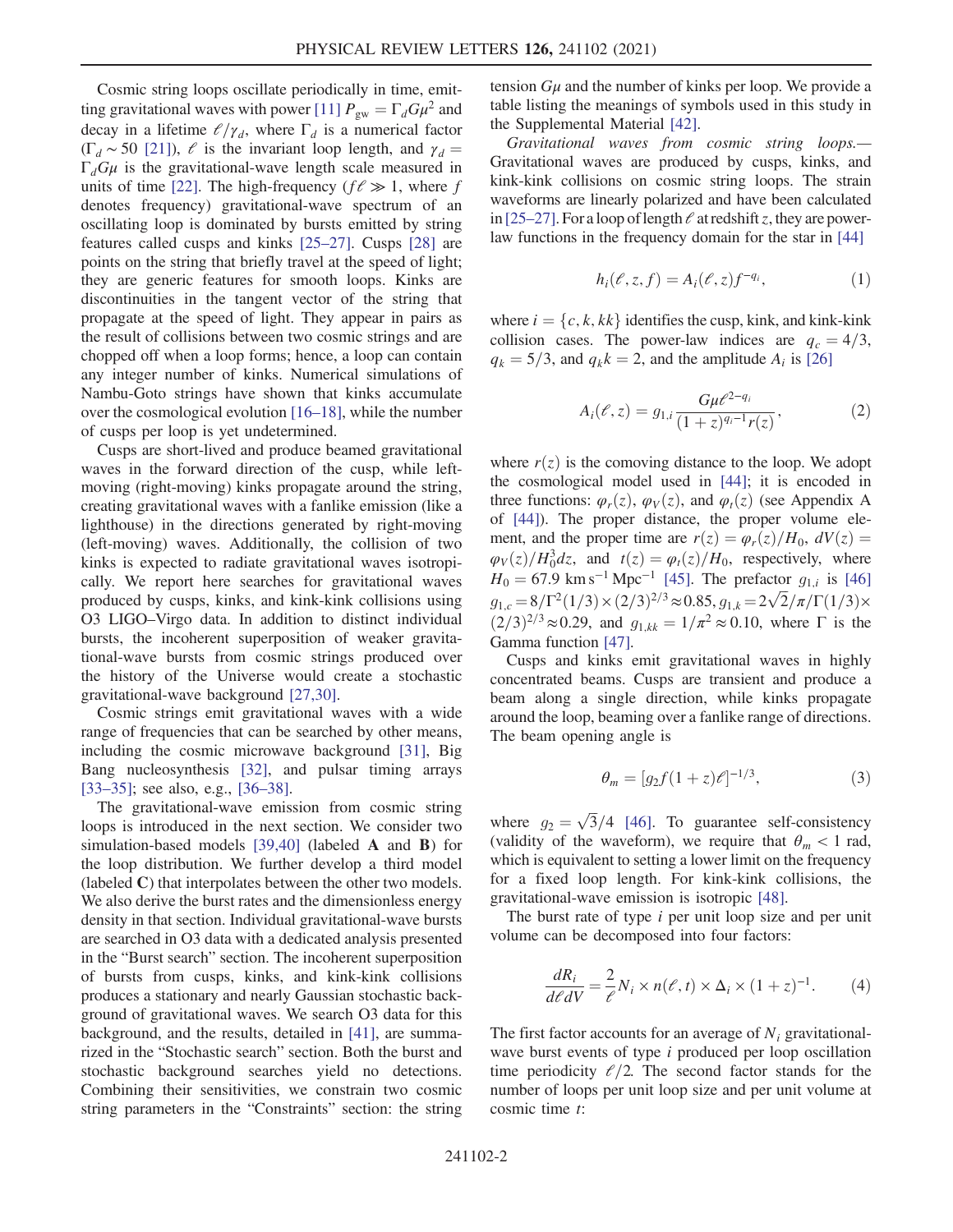$$
n(\ell, t) = \frac{d^2 \mathcal{N}}{d\ell dV}(\ell, t).
$$
 (5)

The third factor,  $\Delta_i$ , reflects that only a fraction of burst events can be effectively detected due to the beamed emission of gravitational waves with respect to the  $4\pi$ solid angle. The gravitational-wave emission within a cone for cusps, a fanlike range of directions for kinks, and all directions for kink-kink collisions can be conveniently absorbed into a single beaming fraction expression:  $\Delta_i = (\theta_m/2)^{3(2-q_i)}$ . Finally, the last factor shows that the burst emission rate is redshifted by  $(1 + \tau)^{-1}$ burst emission rate is redshifted by  $(1 + z)^{-1}$ .<br>The burst rate at redshift z is then obtained by

<span id="page-2-0"></span>The burst rate at redshift z is then obtained by integrating over all loop sizes:

$$
\frac{dR_i}{dz} = \frac{\varphi_V(z)}{H_0^3(1+z)} \int_{\ell_{\min}}^{\ell_{\max}} d\ell \frac{2N_i}{\ell} n(\ell, t) \Delta_i.
$$
 (6)

<span id="page-2-2"></span>Introducing the dimensionless loop size parameter  $\gamma \equiv \ell/t$ , Eq. [\(6\)](#page-2-0) reads

$$
\frac{dR_i}{dz}(z,f) = \frac{\phi_V(z)}{H_0^3(1+z)} \int_{\gamma_{\min}(z,f)}^{\gamma_{\max}(z)} d\gamma \frac{2N_i}{\gamma} n(\gamma,z) \Delta_i(\gamma,z,f). \tag{7}
$$

The upper bound of the integral  $\gamma_{\text{max}}(z)$  is derived by requiring the loop size to be smaller than the horizon size, i.e.,  $\gamma_{\text{max}} = 2$  and 3 for radiation and matter dominated universes, respectively [\[44\]](#page-8-11). The lower bound  $\gamma_{\text{min}}$  corresponds to the fundamental frequency of a loop, i.e.,  $2/\ell$ , leading to  $\gamma_{\text{min}}(z, f) = 2/[f(1+z)\varphi_t(z)/H_0].$ <br>We consider two analytical models, labeled A

We consider two analytical models, labeled **A** [\[39\]](#page-8-8) and **B** [\[40\]](#page-8-17), to describe the distribution of cosmic string loops  $n(\gamma, z)$  in a scaling regime within a Friedmann-Lemaître-Robertson-Walker metric. These models were respectively dubbed  $M = 2$  and  $M = 3$  in [\[44\].](#page-8-11) In model **A**, the number of long-lived non-self-intersecting loops of invariant length  $\ell$  per unit volume per unit time formed at cosmic time t is directly inferred from Nambu-Goto simulations of cosmic string networks in the radiation and matter eras. Model B is based on a different Nambu-Goto string simulation [\[49\]](#page-8-18). In this model, the distribution of non-self-intersecting scaling loops is the extracted quantity. Within model B, loops are formed at all sizes following a power law specified by a parameter taking different values in the radiation and matter eras, while the scaling loop distribution is cut off on small scales by the gravitational backreaction scale. There is a qualitative difference between these two models since in the latter, tiny loops are produced in a much larger amount than in the former. In addition, we will use a new model, based on  $[50]$  and labeled C, that extends and encompasses both models A and B. Like model B, model C assumes that the scaling loop distribution is a power law but leaves its slope unspecified. Given the wide parameter space opened by model C, we will select two samples: models C-1 and C-2. Model C-1 (respectively, C-2) reproduces qualitatively the loop production function of model  $A(B)$  in the radiation era and the loop production of model  $B(A)$  in the matter era. We expect the addition of these two models to showcase intermediate situations in between the two simulation-inferred models A and B. The loop distribution functions  $n(\gamma, z)$  for the three models are given in the Supplemental Material [\[42\].](#page-8-10)

For models A, B, and C, the contributions from cusps, kinks, and kink-kink collisions to the gravitational-wave emission must be considered all together. Indeed, the dimensionless decay constant  $\Gamma_d$  of a cosmic string, driving the loop size evolution, can be decomposed into three contributions:

$$
\Gamma_d \equiv \frac{P_{\rm gw}}{G\mu^2} = \sum_i \frac{P_{\rm gw,i}}{G\mu^2}
$$
  
=  $N_c \frac{3\pi^2 g_{1,c}^2}{(2\delta)^{1/3} g_2^{2/3}} + N_k \frac{3\pi^2 g_{1,k}^2}{(2\delta)^{2/3} g_2^{1/3}} + N_{kk} 2\pi^2 g_{1,kk}^2$ , (8)

where  $\delta = \max[1, 1/(2g_2)]$  since the gravitational-wave<br>frequency cannot be smaller than the fundamental frefrequency cannot be smaller than the fundamental frequency of the loop  $2/\ell$ , while the condition  $\theta_m < 1$  for cusps and kinks imposes  $f > 1/(\mathcal{C}g_2)$ . Parameters  $N_c, N_k$ are, respectively, the average number of cusps and kinks per oscillation. The number of kink-kink collisions per oscillation  $N_{kk}$  is  $N_{kk} \approx N_k^2/4$  for large  $N_k$ . While this equation is only an approximation when  $N_k$  is order unity, the kinkkink contribution is very small in this case and the error would hardly affect our results. On the other hand, it is clear that the kink-kink collision quickly dominates the gravitational-wave production when the number of kinks increases, as was also shown in [\[51\]](#page-8-20). Here we fix  $N_c$  to be 1 and comment later on the effects of increasing  $N_c$ . The only free parameter is  $N_k$ ; we consider  $N_k = 1, ..., 200$ , with the upper limit motivated by numerical simulations of string loops that favor  $\Gamma_d \sim 50$  [\[21\]](#page-7-12).

<span id="page-2-3"></span>The incoherent superposition of bursts from loops with all possible sizes through the history of the Universe produces a stochastic gravitational wave background (SGWB) [\[52\];](#page-8-21) its normalized energy density is defined as

$$
\Omega_{\rm GW}(f) = \frac{f}{\rho_c} \frac{d\rho_{\rm GW}}{df},\tag{9}
$$

<span id="page-2-1"></span>where  $\rho_c = 3H_0^2c^2/(8\pi G)$ . The spectrum of the SGWB is [53] is [\[53\]](#page-8-22)

$$
\Omega_{\rm GW}(f) = \frac{4\pi^2}{3H_0^2} f^3 \sum_i \int dz \int d\ell h_i^2 \times \frac{d^2 R_i}{dz d\ell}. \tag{10}
$$

The integration range is restricted by two requirements. First, the size of a loop is limited to a fraction of the Hubble radius, or equivalently of the cosmic time  $\ell < \alpha t(z)$ .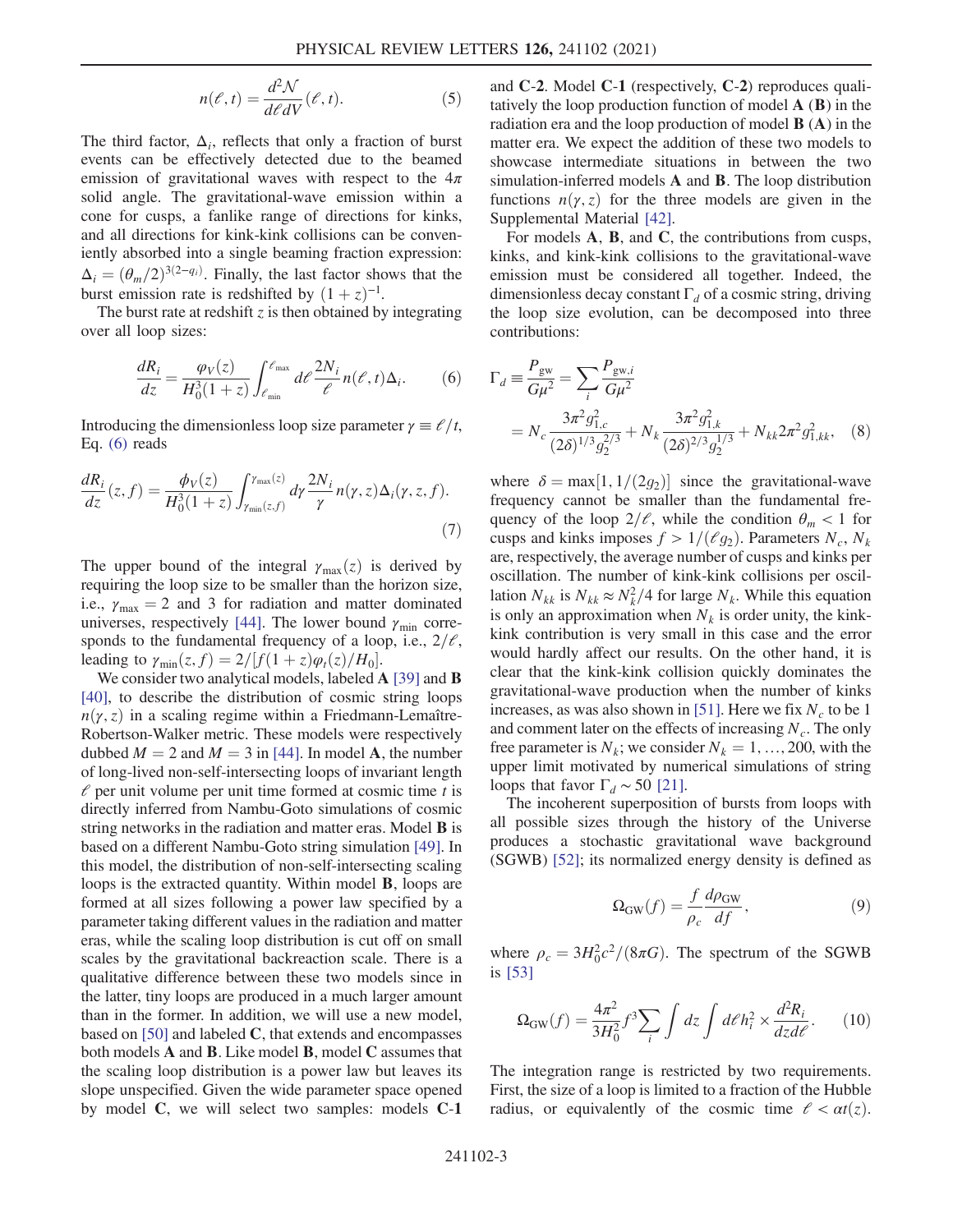<span id="page-3-0"></span>

FIG. 1. Predictions of the gravitational-wave energy density spectra using different models for the loop distribution function  $n(\gamma, z)$ and for two values of the number of kinks per loop oscillation  $N_k$ : 1 and 100. The string tension  $G\mu$  is fixed to 10<sup>-8</sup>. Top left: model A,  $N_k = 100$ . Top right: model **B**,  $N_k = 100$ . Bottom left: model **C-1**,  $N_k = 1$ . Bottom right: model **C-1**,  $N_k = 100$ . For model **C-1**, we use the following model parameters (see the Supplemental Material [\[42\]\)](#page-8-10):  $\chi_{\text{rad}} = 0.45$ ,  $\chi_{\text{mat}} = 0.295$ ,  $c_{\text{rad}} = 0.15$ ,  $c_{\text{mat}} = 0.019$ ; the subscripts refer to the radiation and matter eras, respectively. We also show the energy density spectra of the three different components and 2-σ power-law integrated (PI) curves [\[55\]](#page-8-24) for the O3 isotropic stochastic search [\[41\]](#page-8-9), and projections for the Hanford, Livingston, and Virgo network at design sensitivity, and the  $A +$  detectors [\[56\].](#page-8-25)

Second, the frequency has to be larger than the lowfrequency cutoff  $f\ell(1+z) > \delta$ . In Fig. [1,](#page-3-0) we show examples of gravitational-wave spectra calculated with Eq. [\(10\)](#page-2-1). The two plots at the top are derived from models A and B with  $N_k \gg 1$ . The dominant contribution comes from kink-kink collisions. The lower plots show gravitational-wave spectra taking  $N_k = 1$  (left) and  $N_k = 100$ (right) and are derived from model C with a given set of parameters (see the Supplemental Material [\[42\]](#page-8-10)), i.e.,  $\chi_{\text{rad}} = 0.45$ ,  $\chi_{\text{mat}} = 0.295$ ,  $c_{\text{rad}} = 0.15$ , and  $c_{\text{mat}} = 0.019$ ; the subscripts refer to matter and radiation eras, respectively. When  $N_k$  is large, the dominant contribution depends on the frequency band, which is a unique feature in this model. In this study, we ignore the suppression of the gravitational waves from cusps due to the primordial black hole production as pointed out in [\[54\].](#page-8-23) Including such an effect leads to lower spectrum amplitudes for small  $N_k$ , thus reducing the sensitivity to cosmic string signals. In Fig. [1](#page-3-0), we also show the  $2\sigma$  power-law integrated (PI) curves [\[55\]](#page-8-24) indicating the integrated sensitivity of the O3 search [\[41\]](#page-8-9), along with projections for two years of the Advanced LIGO–Virgo network at design sensitivity, and the envisioned upgrade of Advanced LIGO,  $A + [56]$ , sensitivity after two years, assuming a 50% duty cycle.

Burst search.—The O3 dataset is analyzed with a dedicated burst search algorithm previously used to produce LIGO–Virgo results [\[44,57,58\].](#page-8-11) The burst analysis pipeline, as well as its O3 configuration, is described in the Supplemental Material [\[42\].](#page-8-10) The search can be summarized into three analysis steps. First, we carry out a matched-filter search using the cosmic string waveform in Eq. [\(1\)](#page-1-0). Then, resulting candidates are filtered to retain only those detected in more than one detector within a time window accounting for the difference in the gravitational-wave arrival time between detectors. Finally, double- and triple-coincident events are ranked using an approximated likelihood ratio  $\Lambda(x)$ , where x is a set of parameters used to discriminate true cosmic string signals from noise [\[59\]](#page-8-26). The burst search is performed separately for cusps, kinks, and kink-kink collision waveforms, integrating  $T_{obs} =$ 273.5 days of data when at least two detectors are operating simultaneously.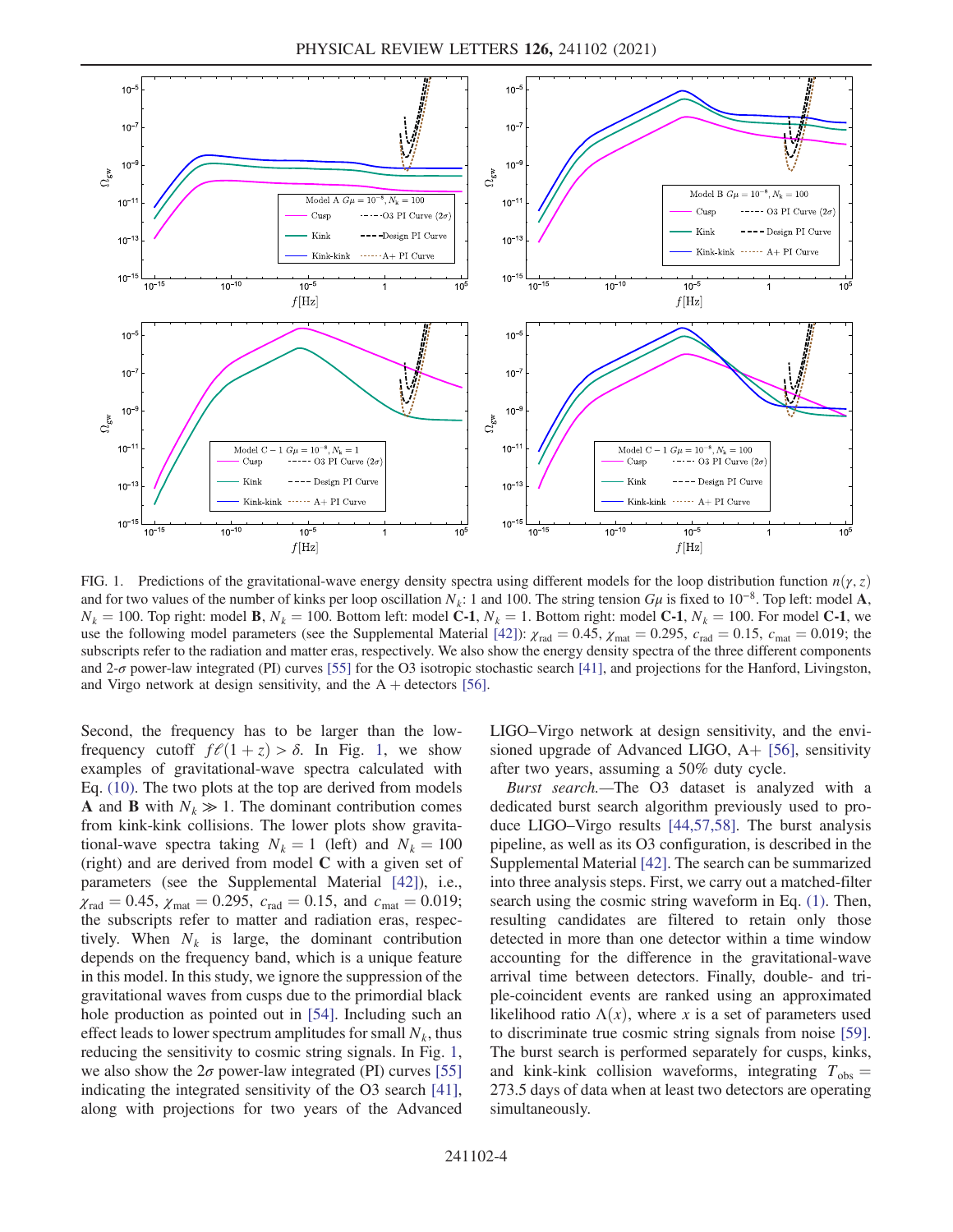<span id="page-4-0"></span>

FIG. 2. Left panel: cumulative distribution of cosmic string burst candidate events produced by cusps (top), kinks (middle), and kinkkink collisions (bottom). The expected distributions from background noise are represented by  $\pm 1\sigma$  shaded areas. Right panel: the detection efficiency is measured using simulated signals as a function of the signal amplitude for cusps, kinks, and kink-kink collisions. Note that the horizontal axis measures different amplitude quantities  $A_i$  for the three types of signals, parameterized by the waveform frequency power law  $q_i$ .

The left panel of Fig. [2](#page-4-0) presents the cumulative distribution of coincident O3 burst events as a function of the likelihood ratio  $\Lambda$  for the cusp, kink, and kink-kink collision searches. To estimate the background noise associated with each search, time shifts are applied to each detector strain data such that no real gravitational-wave event can be found in coincidence. For this study, we use 300 time shifts, totaling  $T_{bkg} = 225$  years of data containing only noise coincident events, the distribution of which is represented in the left panel of Fig. [2](#page-4-0) with a  $\pm 1\sigma$  shaded band. The candidate events, obtained with no time shift, are all compatible with the noise distribution within  $\pm 2\sigma$ . The cusp, kink, and kink-kink collision waveforms are very similar, resulting in the loudest events being the same for the three searches. The ten loudest events were carefully scrutinized. They all originate from a well-known category of transient noise affecting all detectors that are broadband and very short-duration noise events of unknown instrumental origin [\[60,61\].](#page-8-27)

From the nondetection result, we measure our search sensitivity to cosmic string signals by performing the burst search analysis over O3 data with injections of simulated cusp, kink, and kink-kink collision waveforms. The amplitudes of injected signals comfortably cover the range where none to almost all the signals are detected. Other parameters (sky location, polarization angle, high-frequency cutoff) are randomly distributed. To recover injected signals, we use the loudest-event method described in [\[62\]](#page-8-28),

where the detection threshold is set to the level of the highest-ranked event found in the search:  $log_{10}(\Lambda) \approx 15.0$ , 15.1, and 15.1 for cusps, kinks, and kink-kink collisions, respectively. The resulting efficiencies  $\varepsilon_i(A_i)$  as a function of the signal amplitude are presented in the right panel of Fig. [2.](#page-4-0) Cusp events directed at Earth with  $A_c > 2 \times 10^{-20}$  s<sup>-1/3</sup> would have produced a result more significant than any of the ones obtained by our search with ∼90% confidence. In terms of loop proper lengths, this corresponds, for example, to loops larger than  $1.7 \times 10^{6} (G\mu/10^{-10})^{-3/2}$  light years at redshift 100. The expected detection burst rate is calculated from the detection efficiency

$$
R_i = \int \frac{dR_i}{dA_i} (A_i, f_*, G\mu, N_k) \varepsilon_i(A_i) dA_i.
$$
 (11)

The detectable burst rate  $dR_i/dA_i$  is obtained from Eq. [\(7\)](#page-2-2), which can be expressed in terms of amplitude using Eq. [\(2\)](#page-1-1) and calculated for the lowest value of the high-frequency cutoff  $f_*$  that can be most abundantly observed (see the Supplemental Material [\[42\]](#page-8-10) for details).

We assume that the occurrence of a detectable burst of gravitational waves follows a Poisson distribution with mean given by the estimated detection rate. For a set of parameters  $(G\mu, N_k)$ , models that predict a detection rate larger than 2.996/ $T_{obs}$  are excluded at 95%, i.e., we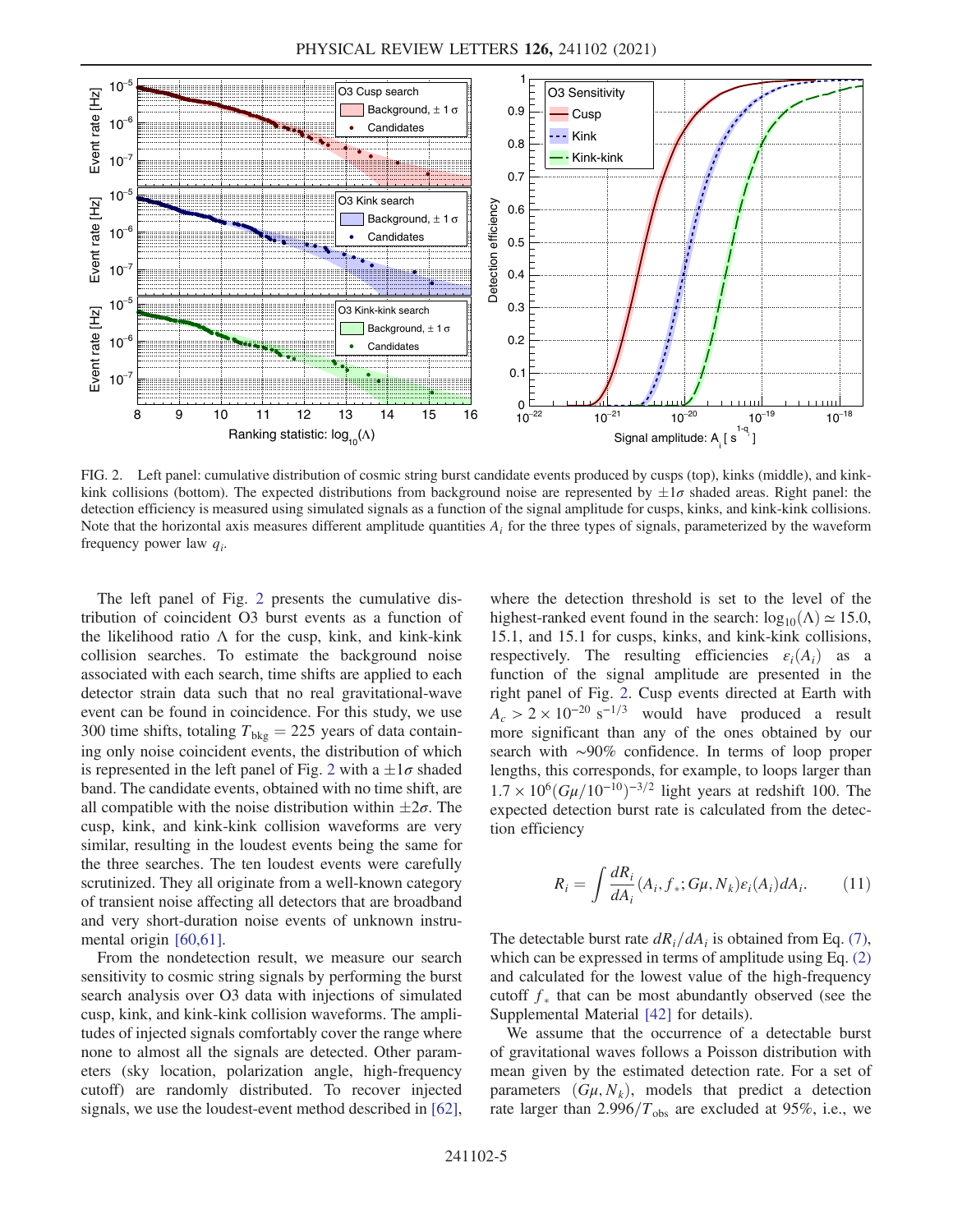exclude models that predict a  $> 95\%$  confidence level detection.

<span id="page-5-0"></span>Stochastic search.—A search for a stochastic gravitational wave background [\[52\]](#page-8-21) is carried out using the LIGO and Virgo O3 data [\[41\]](#page-8-9) in which a correlated background in different interferometer pairs is sought. These results are combined with those from the previous two observing runs: O1 and O2 [\[44,63,64\]](#page-8-11). The results reported in [\[41\]](#page-8-9) assume the normalized energy density of the stochastic back-ground, Eq. [\(9\),](#page-2-3) is a power law  $\alpha$  of the frequency

$$
\Omega_{\rm GW}(f) = \Omega_{\rm ref} \left(\frac{f}{f_{\rm ref}}\right)^{\alpha},\tag{12}
$$

where  $f_{ref}$  denotes a reference frequency fixed to 25 Hz, a convenient choice in the sensitive part of the frequency band. The search reported in [\[41\]](#page-8-9) does not detect a stochastic background and so sets upper limits depending on the value of  $\alpha$ . The stochastic background from cosmic strings in the LIGO–Virgo frequency band is predicted to be approximately flat, setting the upper bound  $\Omega_{\rm GW} \leq$  $5.8 \times 10^{-9}$  at the 95% credible level for a flat  $\alpha = 0$ background and using a log-uniform prior in  $\Omega_{GW}$ ; the 20–76.6 Hz band is responsible for 99% of this sensitivity.

Here, we perform a Bayesian analysis taking into account the precise shape of the background (see Fig. [1\)](#page-3-0) instead of a power law and use it to derive upper limits on the cosmic string parameters. We first calculate the loglikelihood function assuming a Gaussian distributed noise, which up to a constant is

$$
\ln \mathcal{L}(\hat{C}_a^{IJ}|G\mu, N_k) = -\frac{1}{2} \sum_{IJ,a} \frac{[\hat{C}_a^{IJ} - \Omega_{\text{GW}}^{(M)}(f_a; G\mu, N_k)]^2}{\sigma_{IJ}^2(f_a)}.
$$
\n(13)

Here,  $\hat{C}_a^{IJ} \equiv \hat{C}^{IJ}(f_a)$  with *IJ* as the detector pairs L1-H1,<br>L1 V1, and H1 V1,  $\hat{C}^{IJ}(f_a)$  and  $\hat{\sigma}^{2}(f_b)$  are representively L1-V1, and H1-V1.  $\hat{C}^{IJ}(f_a)$  and  $\sigma^2(f_a)$  are, respectively, a cross-correlation estimator for the pair IJ and its variance at  $f_a$  [\[65\]](#page-8-29). Following the same approach as in the O1 stochastic analysis, we use the frequency bins from 20 to 86 Hz [\[44\]](#page-8-11); higher frequencies do not contribute to the sensitivity. The spectrum,  $\Omega_{GW}^{(M)}(f_a; G\mu, N_k)$  at  $f_a$  is pre-<br>dicted by the model  $M - \lambda R$  R C \ through Eq. (10) dicted by the model  $M = \{A, B, C\}$  through Eq. [\(10\).](#page-2-1)

We specify priors for the parameters in the cosmic string model, i.e.,  $p(G\mu | I_{G\mu})$  and  $p(N_k | I_{N_k})$ . The variables  $I_{G\mu}$ and  $I_{N_k}$  denote the information on the distributions of  $G\mu$ and  $N_k$ , which are determined by theory predictions. For  $p(G\mu|I_{Gu})$ , we choose a log-uniform prior for  $10^{-18} \le G\mu \le 10^{-6}$ . The upper bound is set by the cosmic microwave background measurements [66–[69\].](#page-8-30) The lower bound is arbitrary, chosen for consistency with the study in [\[70\]](#page-8-31); we note that our results remain almost unchanged if we choose a smaller value for the lower bound on  $G\mu$ .

For  $p(N_k|I_{N_k})$ , we constrain  $G\mu$  for each choice of  $N_k$ .<br>Therefore the prior  $p(N_k|I_{k_k})$  is taken to be a  $\delta$  function Therefore, the prior  $p(N_k|I_{N_k})$  is taken to be a  $\delta$  function<br>for each value of  $N_k$ . The number of kinks per loop for each value of  $N_k$ . The number of kinks per loop oscillation  $N_k$  being fixed, the posterior for  $G\mu$  is calculated from Bayes' theorem:

$$
p(G\mu|N_k) \propto \mathcal{L}(\hat{C}_a^{IJ}|G\mu, N_k)p(G\mu|I_{G\mu})p(N_k|I_{N_k}). \tag{14}
$$

We calculate 95% credible intervals for  $G\mu$ .

*Constraints.*—We show in Fig. [3](#page-6-0) the region of the  $G\mu$ and  $N_k$  parameter space excluded at the 95% confidence level by the burst and stochastic searches where  $N_c = 1$ . For the stochastic search, we present constraints from the combined  $01 + 02 + 03$  data; for the burst search, we derive constraints from the nondetection result using O3 data for models  $A$ ,  $B$ , and  $C$ . For model  $C$ , we choose two sets of benchmark numbers: C-1, where  $(\chi_{rad}, \chi_{mat})$  =  $(0.45, 0.295)$ , and **C-2**, where  $(\chi_{rad}, \chi_{mat}) = (0.2, 0.45)$ (see the Supplemental Material [\[42\]](#page-8-10)).

For model A, the gravitational-wave signal is much weaker than the other models, leading to weaker constraints. Model C-2 mimics the loop production function of model A in the matter era and of model B in the radiation era. In the frequency band of LIGO–Virgo, the stochastic background is dominated by the contribution from loops in the radiation era, hence models B and C-2 give similar results. Conversely, the spectrum from model C-1, which mimics the loop production function of model A in the radiation era and of model B in the matter era, presents more subtle features. Larger values of  $G\mu$  do not necessarily produce larger signals, creating structures in this figure. For an analytical understanding of these findings, see [\[71\]](#page-8-32). For a better understanding of the loop visibility domain in terms of redshift; see Fig. 2 of [\[51\]](#page-8-20).

From the stochastic analysis, the following regions, depending on  $N_k$ , are excluded:  $G\mu \gtrsim (9.6 \times 10^{-9} - 10^{-6})$ for model A,  $G\mu \gtrsim (4.0-6.3) \times 10^{-15}$  for model B, and  $G\mu \gtrsim (2.1-4.5) \times 10^{-15}$  aside from a small region where  $N_k \gtrsim 180$  for model **C-1** and  $G\mu \gtrsim (4.2–7.0) \times 10^{-15}$  for model C-2.

The burst search upper limits are not as stringent as those from the stochastic search. The constraints on  $G\mu$  for model A are too weak to be represented in the figure. The only case where the burst analysis leads to tighter constraints is for model **C-1** and for  $N_k > 70$ .

Here  $N_c$  has been set to 1. It was shown that  $N_c$  scales with the number of harmonics on the loop [\[72\].](#page-8-33) For large  $N_c$ , the decay constant  $\Gamma_d$  is enhanced, leading to a reduced lifetime of the loop. Consequently, a large  $N_c$  gives qualitatively the same result as increasing  $N_k$ : for model A, the constraints are weakened, whereas for models **B** and **C**, the bounds are insensitive to  $N_c$ ; this has been confirmed by our numerical study.

One can also compare these results with limits obtained from pulsar timing array measurements, indirect limits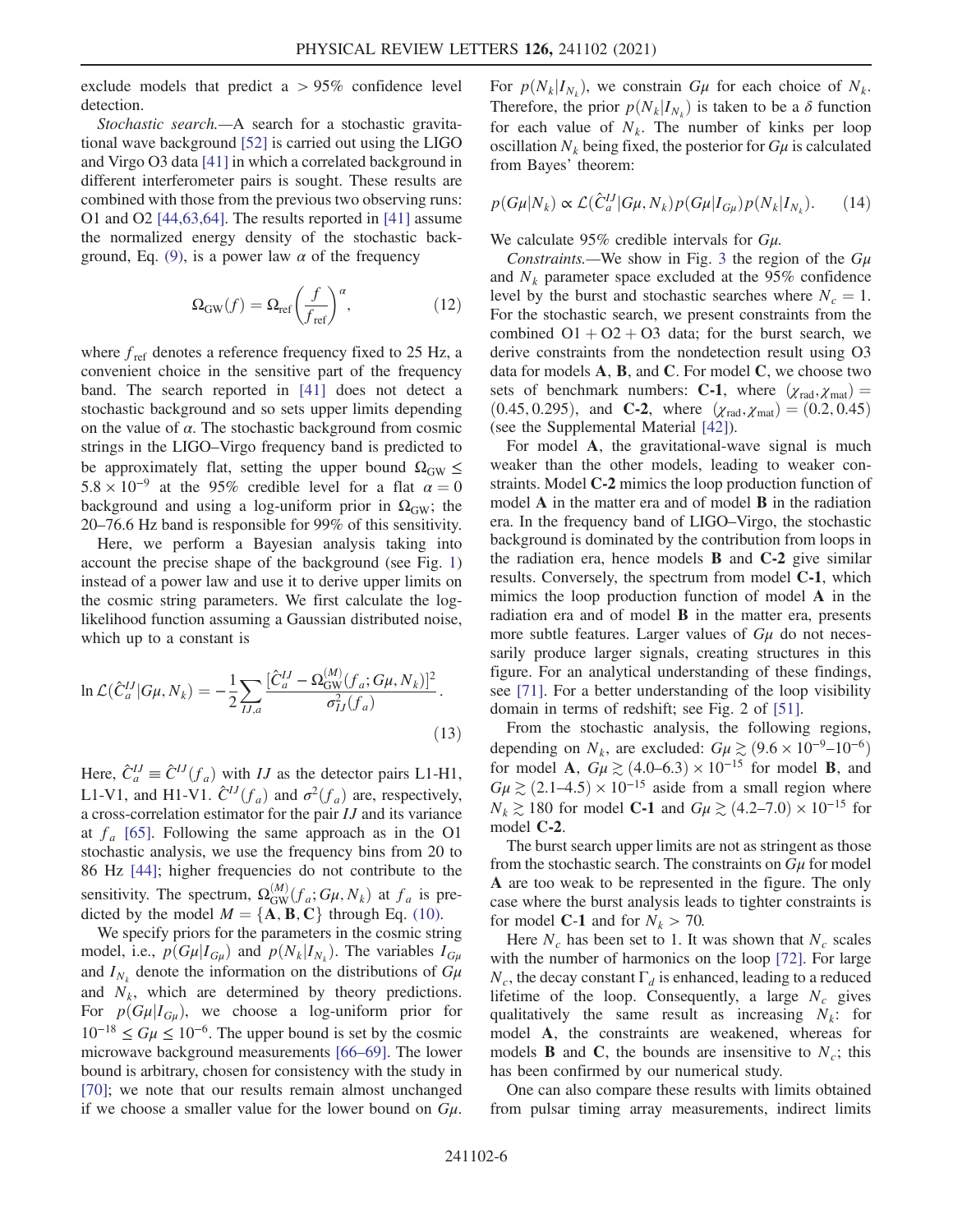<span id="page-6-0"></span>

FIG. 3. Exclusion regions at 95% C.L. on the cosmic string parameter space  $(N_k, G\mu)$  derived from the stochastic search (pink) and the burst search (turquoise). Four models are considered to describe the distribution of cosmic string loops: model A (top left), model B (top right), model C-1 (bottom left), and model C-2 (bottom right). Note that the stochastic result combines the data of O1, O2, and O3, while the burst search only includes O3 data. We also report limits from other experiments: pulsar timing arrays (PTA) [\[33,34\]](#page-8-6), cosmic microwave background (CMB) [\[31\]](#page-8-4), and Big Bang nucleosynthesis [\[32\]](#page-8-5). The notch in the SGWB constraint for model C-1 is explained in the Supplemental Material [\[42\]](#page-8-10).

from Big Bang nucleosynthesis, and cosmic microwave background data [\[33\]](#page-8-6). Note: here, we do not investigate nonstandard thermal history; see, however, e.g., [\[73,74\]](#page-8-34). Repeating the analysis done in [\[44\]](#page-8-11) with  $N_k$  up to 200, we find that for model A, the strongest limit comes from pulsar timing measurements, with  $G\mu \gtrsim 10^{-10}$  excluded. For models B, C-1, and C-2, the strongest upper limits are derived from this search.

Conclusions.—Using data from the third observing run of Advanced LIGO and Virgo, we have performed a burst and a stochastic gravitational-wave background search to constrain the tension of Nambu-Goto strings, as a function of the number of kinks per oscillation, for four loop distributions. We have tested models A and B, already considered in the O1 and O2 analyses [\[64\]](#page-8-35). The current constraints on  $G\mu$  are stronger by 2 orders of magnitude for model A and 1 order of magnitude for model B when fixing  $N_k = 1$ . In addition, we have used two variants of a new model, dubbed model C, that interpolates between models A and B. For the first time, we have studied the effect of kink-kink collision interactions, which is relevant for large numbers of kinks, and investigated the effect of a large number of cusps, as both effects are favored by cosmic string simulations. In the context of cosmic strings formed at the end of an inflationary era, these results raise questions about the validity of simple inflationary models (which occurred between  $10^{16}$  and  $10^{11}$  GeV) in the context of grand unified theories [\[10\],](#page-7-6) unless one invokes extra fields in order to avoid cosmic string formation [\[75\].](#page-8-36)

Given the current experimental results, it would seem important to intensify numerical and theoretical studies on cosmic strings. From a numerical point of view, the number of kinks and cusps should be determined. Concerning phenomenological aspects, new models, like model C that interpolates between models A and B, should be further explored, as well as models including particle physics leading to cosmic string formation in the early Universe. On the experimental side, the sensitivity of Advanced LIGO and Virgo detectors will continue to improve [\[56\]](#page-8-25), and a fourth interferometer, KAGRA [\[76\]](#page-8-37), will join the network.

The authors gratefully acknowledge the support of the United States National Science Foundation (NSF) for the construction and operation of the LIGO Laboratory and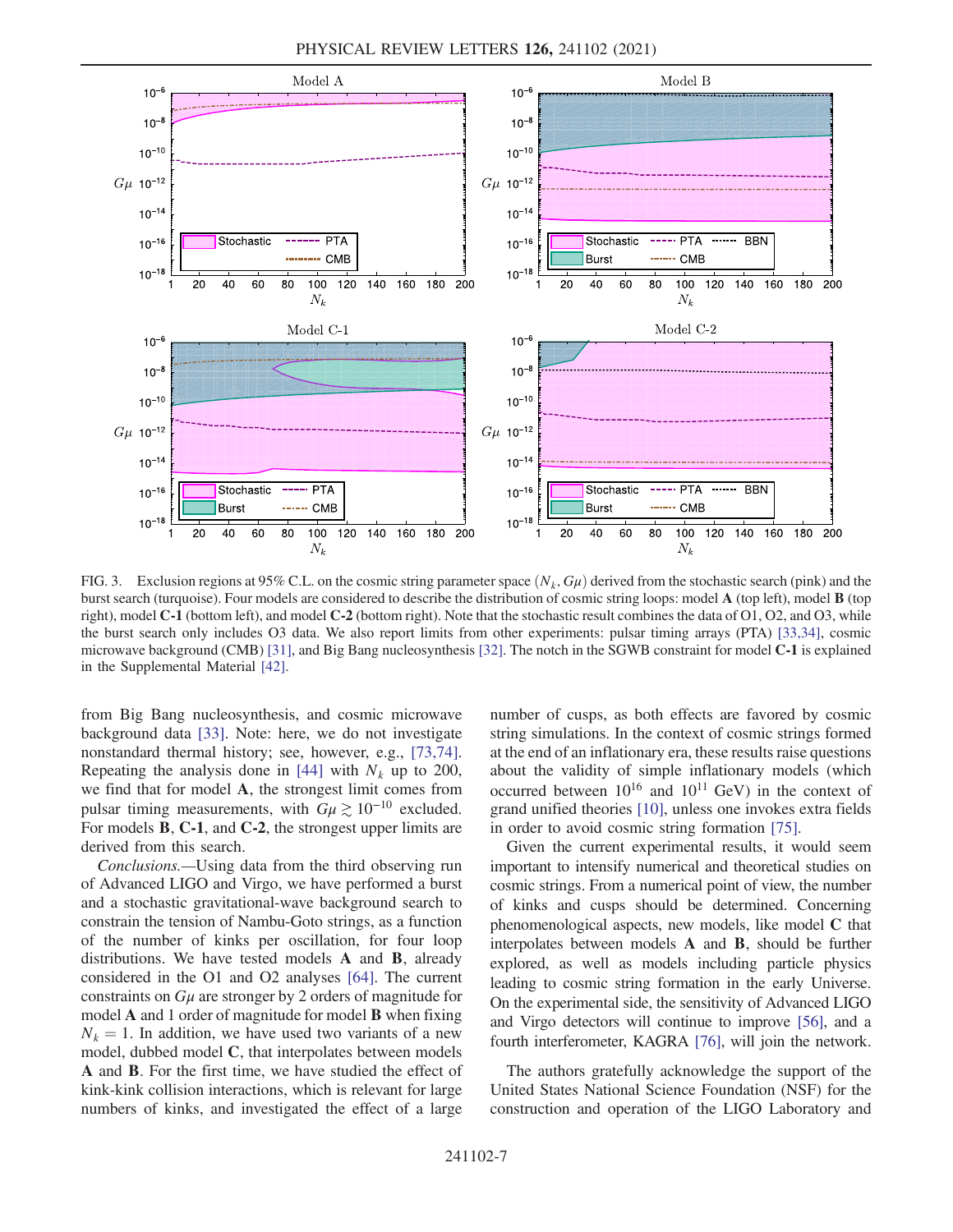Advanced LIGO as well as the Science and Technology Facilities Council (STFC) of the United Kingdom, the Max Planck Society (MPS), and the State of Niedersachsen/ Germany for support of the construction of Advanced LIGO and construction and operation of the GEO600 detector. Additional support for Advanced LIGO was provided by the Australian Research Council. The authors gratefully acknowledge the Italian Istituto Nazionale di Fisica Nucleare (INFN), the French Centre National de la Recherche Scientifique (CNRS), and the Netherlands Organization for Scientific Research for the construction and operation of the Virgo detector and the creation and support of the EGO consortium. The authors also gratefully acknowledge research support from these agencies as well as by the Council of Scientific and Industrial Research of India, the Department of Science and Technology, India, the Science and Engineering Research Board (SERB), India, the Ministry of Human Resource Development, India, the Spanish Agencia Estatal de Investigación, the Vicepresidència i Conselleria d'Innovació, Recerca i Turisme and the Conselleria d'Educació i Universitat del Govern de les Illes Balears, the Conselleria d'Innovació, Universitats, Ciència i Societat Digital de la Generalitat Valenciana and the CERCA Programme Generalitat de Catalunya, Spain, the National Science Centre of Poland and the Foundation for Polish Science (FNP), the Swiss National Science Foundation (SNSF), the Russian Foundation for Basic Research, the Russian Science Foundation, the European Commission, the European Regional Development Funds (ERDF), the Royal Society, the Scottish Funding Council, the Scottish Universities Physics Alliance, the Hungarian Scientific Research Fund (OTKA), the French Lyon Institute of Origins (LIO), the Belgian Fonds de la Recherche Scientifique (FRS-FNRS), Actions de Recherche Concertées (ARC) and Fonds Wetenschappelijk Onderzoek—Vlaanderen (FWO), Belgium, the Paris Îlede-France Region, the National Research, Development and Innovation Office Hungary (NKFIH), the National Research Foundation of Korea, the Natural Science and Engineering Research Council Canada, the Canadian Foundation for Innovation (CFI), the Brazilian Ministry of Science, Technology, and Innovations, the International Center for Theoretical Physics South American Institute for Fundamental Research (ICTP-SAIFR), the Research Grants Council of Hong Kong, the National Natural Science Foundation of China (NSFC), the Leverhulme Trust, the Research Corporation, the Ministry of Science and Technology (MOST), Taiwan, the United States Department of Energy, and the Kavli Foundation. The authors gratefully acknowledge the support of the NSF, STFC, INFN, and CNRS for provision of computational resources. This work was supported by MEXT, JSPS Leading-edge Research Infrastructure Program, JSPS Grant-in-Aid for Specially Promoted Research 26000005,

JSPS Grant-in-Aid for Scientific Research on Innovative Areas 2905: JP17H06358, JP17H06361 and JP17H06364, JSPS Core-to-Core Program A. Advanced Research Networks, JSPS Grant-in-Aid for Scientific Research (S) 17H06133, the joint research program of the Institute for Cosmic Ray Research, University of Tokyo, National Research Foundation (NRF) and Computing Infrastructure Project of KISTI-GSDC in Korea, Academia Sinica (AS), AS Grid Center (ASGC) and the Ministry of Science and Technology (MoST) in Taiwan under grants including AS-CDA-105-M06, Advanced Technology Center (ATC) of NAOJ, and Mechanical Engineering Center of KEK. This document has been assigned the LIGO document number LIGO-P2000506.

- <span id="page-7-1"></span><span id="page-7-0"></span>[1] J. Aasi *et al.*, [Classical Quantum Gravity](https://doi.org/10.1088/0264-9381/32/7/074001) **32**, 074001 (2015).
- [2] F. Acernese et al., [Classical Quantum Gravity](https://doi.org/10.1088/0264-9381/32/2/024001) 32, 024001 [\(2015\).](https://doi.org/10.1088/0264-9381/32/2/024001)
- <span id="page-7-2"></span>[3] R. Abbott et al. (LIGO Scientific, Virgo Collaborations), Phys. Rev. X 11[, 021053 \(2021\)](https://doi.org/10.1103/PhysRevX.11.021053).
- <span id="page-7-3"></span>[4] R. Abbott et al. (LIGO Scientific, Virgo Collaborations), [arXiv:2010.14533.](https://arXiv.org/abs/2010.14533)
- <span id="page-7-5"></span><span id="page-7-4"></span>[5] K. Riles, [Prog. Part. Nucl. Phys.](https://doi.org/10.1016/j.ppnp.2012.08.001) **68**, 1 (2013).
- <span id="page-7-8"></span>[6] T. W. B. Kibble, J. Phys. A 9[, 1387 \(1976\)](https://doi.org/10.1088/0305-4470/9/8/029).
- [7] A. Vilenkin and E.P.S. Shellard, Cosmic Strings and Other Topological Defects (Cambridge University Press, Cambridge, England, 2000).
- [8] M. B. Hindmarsh and T. W. B. Kibble, [Rep. Prog. Phys.](https://doi.org/10.1088/0034-4885/58/5/001) **58**, [477 \(1995\)](https://doi.org/10.1088/0034-4885/58/5/001).
- [9] T. Vachaspati, L. Pogosian, and D. Steer, [Scholarpedia](https://doi.org/10.4249/scholarpedia.31682) 10, [31682 \(2015\).](https://doi.org/10.4249/scholarpedia.31682)
- <span id="page-7-6"></span>[10] R. Jeannerot, J. Rocher, and M. Sakellariadou, [Phys. Rev. D](https://doi.org/10.1103/PhysRevD.68.103514). 68[, 103514 \(2003\).](https://doi.org/10.1103/PhysRevD.68.103514)
- <span id="page-7-7"></span>[11] T. Vachaspati and A. Vilenkin, [Phys. Rev. D](https://doi.org/10.1103/PhysRevD.31.3052) 31, 3052 [\(1985\).](https://doi.org/10.1103/PhysRevD.31.3052)
- <span id="page-7-11"></span>[12] M. Sakellariadou, [Phys. Rev. D](https://doi.org/10.1103/PhysRevD.42.354) 42, 354 (1990); 43[, 4150\(E\)](https://doi.org/10.1103/PhysRevD.43.4150.2) [\(1991\).](https://doi.org/10.1103/PhysRevD.43.4150.2)
- <span id="page-7-9"></span>[13] Cosmic superstrings [\[14\],](#page-7-13) the analogs of cosmic strings arising from string theory, are characterized also by the intercommutation probability, which can take values between  $10^{-3}$  and 1 for fundamental superstrings (F strings) and between  $10^{-1}$  and 1 for D branes extended in one macroscopic dimension (D strings). In our present study, we concentrate on field theoretical objects [\[15\]](#page-7-14) and in particular Nambu-Goto strings with an intercommutation probability of order 1.
- <span id="page-7-14"></span><span id="page-7-13"></span>[14] J. Polchinski, [AIP Conf. Proc.](https://doi.org/10.1063/1.1848338) **743**, 331 (2004).
- [15] M. Sakellariadou, [Nucl. Phys. B, Proc. Suppl.](https://doi.org/10.1016/j.nuclphysbps.2009.07.046) 192–193, 68 [\(2009\).](https://doi.org/10.1016/j.nuclphysbps.2009.07.046)
- <span id="page-7-10"></span>[16] D. P. Bennett and F. R. Bouchet, [Phys. Rev. Lett.](https://doi.org/10.1103/PhysRevLett.60.257) 60, 257 [\(1988\).](https://doi.org/10.1103/PhysRevLett.60.257)
- [17] B. Allen and E.P.S. Shellard, [Phys. Rev. Lett.](https://doi.org/10.1103/PhysRevLett.64.119) **64**, 119 [\(1990\).](https://doi.org/10.1103/PhysRevLett.64.119)
- [18] M. Sakellariadou and A. Vilenkin, [Phys. Rev. D](https://doi.org/10.1103/PhysRevD.42.349) 42, 349 [\(1990\).](https://doi.org/10.1103/PhysRevD.42.349)
- [19] A. Vilenkin, *Phys. Lett.* **107B**[, 47 \(1981\).](https://doi.org/10.1016/0370-2693(81)91144-8)
- <span id="page-7-12"></span>[20] C. Hogan and M. Rees, [Nature \(London\)](https://doi.org/10.1038/311109a0) **311**, 109 (1984).
- [21] B. Allen and E. P. S. Shellard, Phys. Rev. D 45[, 1898 \(1992\).](https://doi.org/10.1103/PhysRevD.45.1898)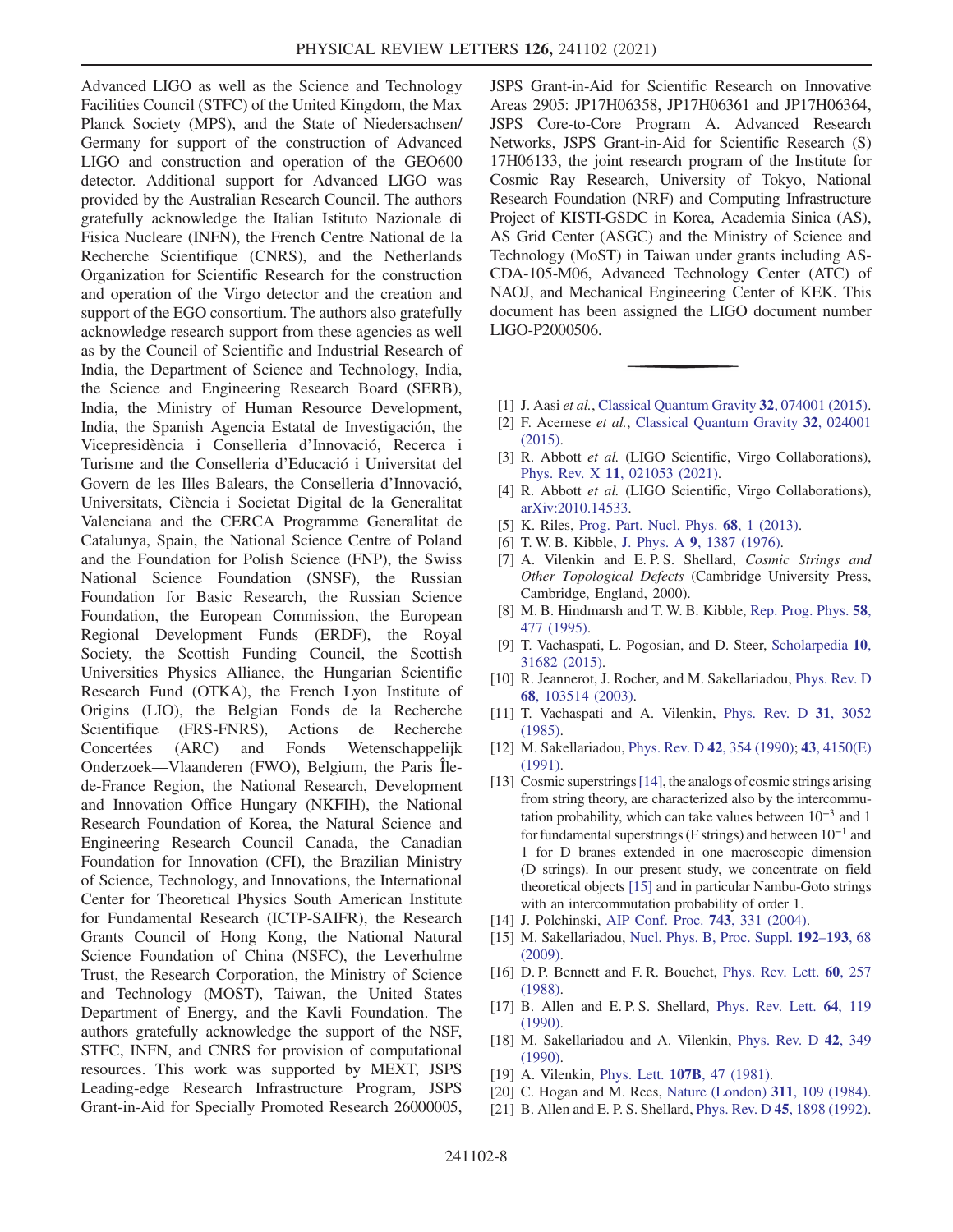- <span id="page-8-0"></span>[22] Superhorizon cosmic strings also emit gravitational waves due to their small-scale structure resulting from string intercommutations [\[12,23,24\]](#page-7-11).
- [23] M. Hindmarsh, [Phys. Lett. B](https://doi.org/10.1016/0370-2693(90)90226-V) **251**, 28 (1990).
- [24] Y. Matsui, K. Horiguchi, D. Nitta, and S. Kuroyanagi, [J. Cosmol. Astropart. Phys. 11 \(2016\) 005.](https://doi.org/10.1088/1475-7516/2016/11/005)
- <span id="page-8-1"></span>[25] T. Damour and A. Vilenkin, [Phys. Rev. Lett.](https://doi.org/10.1103/PhysRevLett.85.3761) 85, 3761 [\(2000\).](https://doi.org/10.1103/PhysRevLett.85.3761)
- <span id="page-8-12"></span>[26] T. Damour and A. Vilenkin, [Phys. Rev. D](https://doi.org/10.1103/PhysRevD.64.064008) 64, 064008 [\(2001\).](https://doi.org/10.1103/PhysRevD.64.064008)
- <span id="page-8-3"></span>[27] T. Damour and A. Vilenkin, [Phys. Rev. D](https://doi.org/10.1103/PhysRevD.71.063510) 71, 063510 [\(2005\).](https://doi.org/10.1103/PhysRevD.71.063510)
- <span id="page-8-2"></span>[28] We also include the so-called pseudocusps [\[29\],](#page-8-38) defined as cuspy features moving with a velocity close to the speed of light.
- <span id="page-8-38"></span>[29] M. J. Stott, T. Elghozi, and M. Sakellariadou, [Phys. Rev. D](https://doi.org/10.1103/PhysRevD.96.023533) 96[, 023533 \(2017\).](https://doi.org/10.1103/PhysRevD.96.023533)
- [30] X. Siemens, V. Mandic, and J. Creighton, [Phys. Rev. Lett.](https://doi.org/10.1103/PhysRevLett.98.111101) 98[, 111101 \(2007\).](https://doi.org/10.1103/PhysRevLett.98.111101)
- <span id="page-8-4"></span>[31] L. Pagano, L. Salvati, and A. Melchiorri, [Phys. Lett. B](https://doi.org/10.1016/j.physletb.2016.07.078) 760, [823 \(2016\)](https://doi.org/10.1016/j.physletb.2016.07.078).
- <span id="page-8-5"></span>[32] R. H. Cyburt, B. D. Fields, K. A. Olive, and E. Skillman, [Astropart. Phys.](https://doi.org/10.1016/j.astropartphys.2005.01.005) 23, 313 (2005).
- <span id="page-8-6"></span>[33] P.D. Lasky et al., Phys. Rev. X 6[, 011035 \(2016\).](https://doi.org/10.1103/PhysRevX.6.011035)
- [34] K. Aggarwal et al., [Astrophys. J.](https://doi.org/10.3847/1538-4357/ab2236) 880, 116 (2019).
- [35] Z. Arzoumanian et al. (NANOGrav Collaboration), [Astrophys. J. Lett.](https://doi.org/10.3847/2041-8213/abd401) 905, L34 (2020).
- <span id="page-8-7"></span>[36] J. Ellis and M. Lewicki, [Phys. Rev. Lett.](https://doi.org/10.1103/PhysRevLett.126.041304) **126**, 041304 [\(2021\).](https://doi.org/10.1103/PhysRevLett.126.041304)
- [37] S. Blasi, V. Brdar, and K. Schmitz, [Phys. Rev. Lett.](https://doi.org/10.1103/PhysRevLett.126.041305) 126, [041305 \(2021\).](https://doi.org/10.1103/PhysRevLett.126.041305)
- [38] W. Buchmuller, V. Domcke, and K. Schmitz, [Phys. Lett. B](https://doi.org/10.1016/j.physletb.2020.135914) 811[, 135914 \(2020\).](https://doi.org/10.1016/j.physletb.2020.135914)
- <span id="page-8-8"></span>[39] J.J. Blanco-Pillado, K.D. Olum, and B. Shlaer, [Phys. Rev.](https://doi.org/10.1103/PhysRevD.89.023512) D 89[, 023512 \(2014\)](https://doi.org/10.1103/PhysRevD.89.023512).
- <span id="page-8-17"></span>[40] L. Lorenz, C. Ringeval, and M. Sakellariadou, [J. Cosmol.](https://doi.org/10.1088/1475-7516/2010/10/003) [Astropart. Phys. 10 \(2010\) 003.](https://doi.org/10.1088/1475-7516/2010/10/003)
- <span id="page-8-9"></span>[41] B. Abbott et al. (LIGO Scientific Collaboration, Virgo Collaboration), Report No. LIGO-DCC: P2000314.
- <span id="page-8-10"></span>[42] See Supplemental Material, which includes Ref. [43], at [http://link.aps.org/supplemental/10.1103/PhysRevLett.126](http://link.aps.org/supplemental/10.1103/PhysRevLett.126.241102) [.241102](http://link.aps.org/supplemental/10.1103/PhysRevLett.126.241102) for more descriptions of the cosmic string loop distributions and the burst analysis pipeline.
- [43] X. Siemens, J. Creighton, I. Maor, S. R. Majumder, K. Cannon, and J. Read, Phys. Rev. D 73[, 105001 \(2006\)](https://doi.org/10.1103/PhysRevD.73.105001).
- <span id="page-8-11"></span>[44] B. Abbott et al. (LIGO Scientific Collaboration, Virgo Collaboration), Phys. Rev. D 97[, 102002 \(2018\)](https://doi.org/10.1103/PhysRevD.97.102002).
- <span id="page-8-13"></span>[45] P. A. R. Ade et al., [Astron. Astrophys.](https://doi.org/10.1051/0004-6361/201525830) **594**, A13 (2016).
- <span id="page-8-14"></span>[46] A. C. Jenkins and M. Sakellariadou, [Phys. Rev. D](https://doi.org/10.1103/PhysRevD.98.063509) 98, [063509 \(2018\).](https://doi.org/10.1103/PhysRevD.98.063509)
- <span id="page-8-15"></span>[47] I.S. Gradshteyn and I.M. Ryzhik, Table of Integrals, Series, and Products, 7th ed. (Elsevier/Academic Press, Amsterdam, 2007), pp. xlviii  $+1171$ , translated from the Russian, Translation edited and with a preface by Alan Jeffrey and Daniel Zwillinger, With one CD-ROM (Windows, Macintosh and UNIX).
- <span id="page-8-16"></span>[48] P. Binetruy, A. Bohe, T. Hertog, and D. A. Steer, [Phys. Rev.](https://doi.org/10.1103/PhysRevD.80.123510) D 80[, 123510 \(2009\)](https://doi.org/10.1103/PhysRevD.80.123510).
- <span id="page-8-18"></span>[49] C. Ringeval, M. Sakellariadou, and F. Bouchet, [J. Cosmol.](https://doi.org/10.1088/1475-7516/2007/02/023) [Astropart. Phys. 02 \(2007\) 023.](https://doi.org/10.1088/1475-7516/2007/02/023)
- <span id="page-8-19"></span>[50] P. Auclair, C. Ringeval, M. Sakellariadou, and D. Steer, [J. Cosmol. Astropart. Phys. 06 \(2019\) 015.](https://doi.org/10.1088/1475-7516/2019/06/015)
- <span id="page-8-20"></span>[51] C. Ringeval and T. Suyama, [J. Cosmol. Astropart. Phys. 12](https://doi.org/10.1088/1475-7516/2017/12/027) [\(2017\) 027.](https://doi.org/10.1088/1475-7516/2017/12/027)
- <span id="page-8-21"></span>[52] N. Christensen, [Rep. Prog. Phys.](https://doi.org/10.1088/1361-6633/aae6b5) **82**, 016903 (2019).
- <span id="page-8-22"></span>[53] S. Olmez, V. Mandic, and X. Siemens, [Phys. Rev. D](https://doi.org/10.1103/PhysRevD.81.104028) 81, [104028 \(2010\).](https://doi.org/10.1103/PhysRevD.81.104028)
- <span id="page-8-23"></span>[54] A. C. Jenkins and M. Sakellariadou, [arXiv:2006.16249](https://arXiv.org/abs/2006.16249).
- <span id="page-8-24"></span>[55] E. Thrane and J. D. Romano, [Phys. Rev. D](https://doi.org/10.1103/PhysRevD.88.124032) 88, 124032 [\(2013\).](https://doi.org/10.1103/PhysRevD.88.124032)
- <span id="page-8-25"></span>[56] B. Abbott et al. (KAGRA, LIGO Scientific Collaborations, Virgo Collaboration), [Living Rev. Relativity](https://doi.org/10.1007/s41114-020-00026-9) 23, 3 [\(2020\).](https://doi.org/10.1007/s41114-020-00026-9)
- [57] B. Abbott et al. (LIGO Scientific Collaboration, Virgo Collaboration), Phys. Rev. D 100[, 024017 \(2019\).](https://doi.org/10.1103/PhysRevD.100.024017)
- [58] J. Aasi et al. (Virgo, LIGO Scientific Collaborations), [Phys.](https://doi.org/10.1103/PhysRevLett.112.131101) Rev. Lett. 112[, 131101 \(2014\).](https://doi.org/10.1103/PhysRevLett.112.131101)
- <span id="page-8-26"></span>[59] K. C. Cannon, [Classical Quantum Gravity](https://doi.org/10.1088/0264-9381/25/10/105024) 25, 105024 [\(2008\).](https://doi.org/10.1088/0264-9381/25/10/105024)
- <span id="page-8-27"></span>[60] B. P. Abbott et al. (Virgo, LIGO Scientific Collaborations), [Classical Quantum Gravity](https://doi.org/10.1088/0264-9381/33/13/134001) 33, 134001 (2016).
- [61] M. Cabero et al., [Classical Quantum Gravity](https://doi.org/10.1088/1361-6382/ab2e14) 36, 155010 [\(2019\).](https://doi.org/10.1088/1361-6382/ab2e14)
- <span id="page-8-28"></span>[62] P. R. Brady, J. D. Creighton, and A. G. Wiseman, [Classical](https://doi.org/10.1088/0264-9381/21/20/020) [Quantum Gravity](https://doi.org/10.1088/0264-9381/21/20/020) 21, S1775 (2004).
- [63] B. P. Abbott et al. (Virgo, LIGO Scientific Collaborations), Phys. Rev. Lett. 118[, 121101 \(2017\).](https://doi.org/10.1103/PhysRevLett.118.121101)
- <span id="page-8-35"></span>[64] B. Abbott et al. (LIGO Scientific Collaboration, Virgo Collaboration), Phys. Rev. D 100[, 061101 \(2019\).](https://doi.org/10.1103/PhysRevD.100.061101)
- <span id="page-8-29"></span>[65] V. Mandic, E. Thrane, S. Giampanis, and T. Regimbau, Phys. Rev. Lett. 109[, 171102 \(2012\).](https://doi.org/10.1103/PhysRevLett.109.171102)
- <span id="page-8-30"></span>[66] P. Ade et al. (Planck Collaboration), [Astron. Astrophys.](https://doi.org/10.1051/0004-6361/201321621) 571[, A25 \(2014\).](https://doi.org/10.1051/0004-6361/201321621)
- [67] J. Lizarraga, J. Urrestilla, D. Daverio, M. Hindmarsh, and M. Kunz, [J. Cosmol. Astropart. Phys. 10 \(2016\) 042.](https://doi.org/10.1088/1475-7516/2016/10/042)
- [68] S. Henrot-Versille et al., [Classical Quantum Gravity](https://doi.org/10.1088/0264-9381/32/4/045003) 32, [045003 \(2015\).](https://doi.org/10.1088/0264-9381/32/4/045003)
- [69] A. Lazanu and P. Shellard, [J. Cosmol. Astropart. Phys. 02](https://doi.org/10.1088/1475-7516/2015/02/024) [\(2015\) 024.](https://doi.org/10.1088/1475-7516/2015/02/024)
- <span id="page-8-31"></span>[70] P. Auclair et al., [J. Cosmol. Astropart. Phys. 04 \(2020\) 034.](https://doi.org/10.1088/1475-7516/2020/04/034)
- <span id="page-8-32"></span>[71] P. G. Auclair, [J. Cosmol. Astropart. Phys. 11 \(2020\) 050.](https://doi.org/10.1088/1475-7516/2020/11/050)
- <span id="page-8-33"></span>[72] D. Pazouli, A. Avgoustidis, and E. J. Copeland, [Phys. Rev.](https://doi.org/10.1103/PhysRevD.103.063536) D 103[, 063536 \(2021\).](https://doi.org/10.1103/PhysRevD.103.063536)
- <span id="page-8-34"></span>[73] Y. Cui, M. Lewicki, D. E. Morrissey, and J. D. Wells, [Phys.](https://doi.org/10.1103/PhysRevD.97.123505) Rev. D 97[, 123505 \(2018\)](https://doi.org/10.1103/PhysRevD.97.123505).
- [74] Y. Gouttenoire, G. Servant, and P. Simakachorn, [J. Cosmol.](https://doi.org/10.1088/1475-7516/2020/07/032) [Astropart. Phys. 07 \(2020\) 032.](https://doi.org/10.1088/1475-7516/2020/07/032)
- <span id="page-8-36"></span>[75] J. Urrestilla, A. Achucarro, and A. C. Davis, [Phys. Rev. Lett.](https://doi.org/10.1103/PhysRevLett.92.251302) 92[, 251302 \(2004\).](https://doi.org/10.1103/PhysRevLett.92.251302)
- <span id="page-8-37"></span>[76] Y. Aso, Y. Michimura, K. Somiya, M. Ando, O. Miyakawa, T. Sekiguchi, D. Tatsumi, and H. Yamamoto (The KAGRA Collaboration), Phys. Rev. D 88[, 043007 \(2013\)](https://doi.org/10.1103/PhysRevD.88.043007).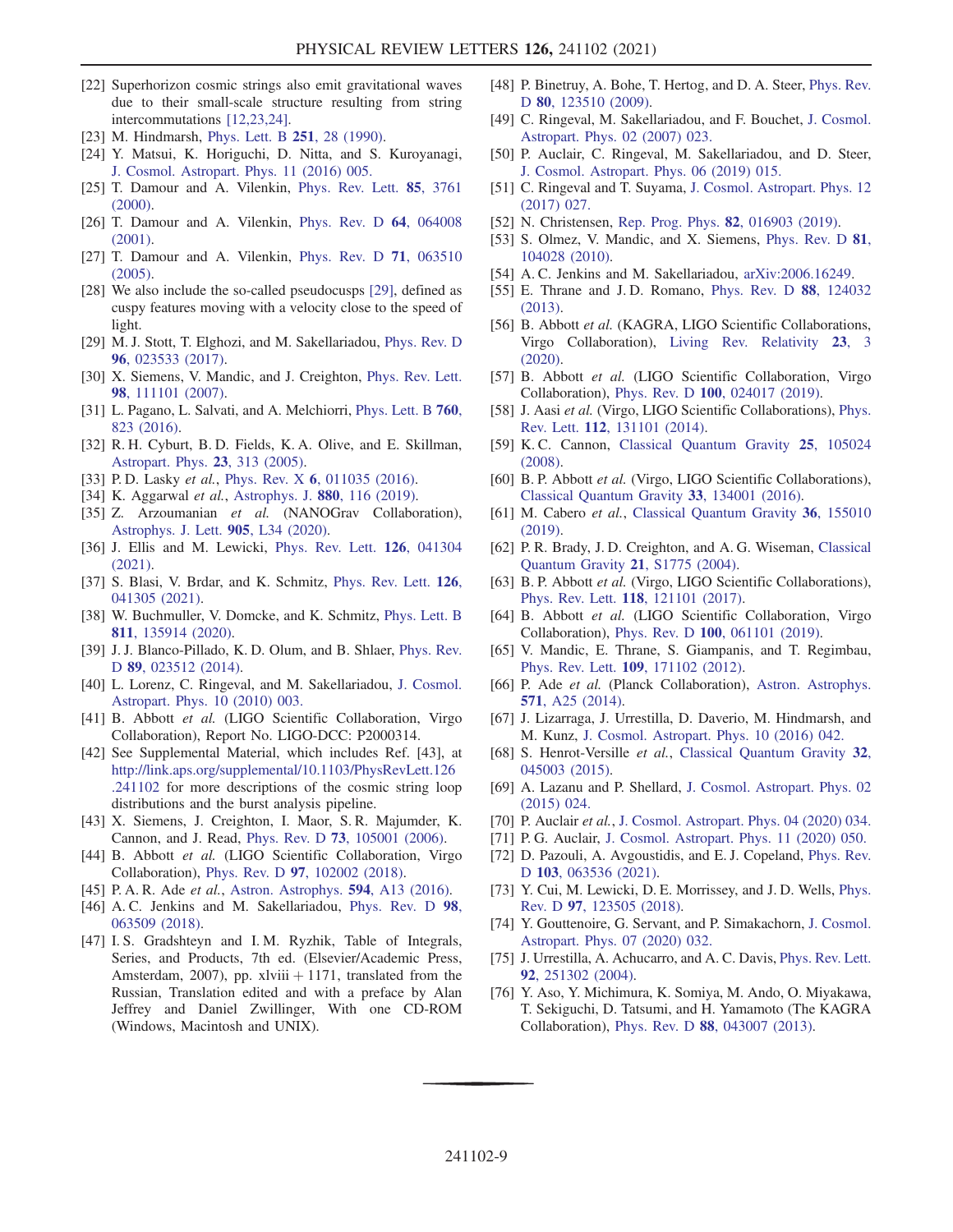R. Abbott,<sup>1</sup> T. D. Abbott,<sup>2</sup> S. Abraham,<sup>3</sup> F. Acernese,<sup>4,5</sup> K. Ackley,<sup>6</sup> A. Adams,<sup>7</sup> C. Adams,<sup>8</sup> R. X. Adhikari,<sup>1</sup> V. B. Adya,<sup>9</sup> C. Affeldt,<sup>10,11</sup> D. Agarwal,<sup>3</sup> M. Agathos,<sup>12,13</sup> K. Agatsuma,<sup>14</sup> N. Aggarwal,<sup>15</sup> O. D. Aguiar,<sup>16</sup> L. Aiello,<sup>17,18,19</sup> A. Ain,<sup>20,21</sup> P. Ajith,<sup>22</sup> T. Akutsu,<sup>23,24</sup> K. M. Aleman,<sup>25</sup> G. Allen,<sup>26</sup> A. Allocca,<sup>27,5</sup> P. A. Altin,<sup>9</sup> A. Amato,<sup>28</sup> S. Anand,<sup>1</sup> A. Ananyeva,<sup>1</sup> S. B. Anderson,<sup>1</sup> W. G. Anderson,<sup>29</sup> M. Ando,<sup>30,31</sup> S. V. Angelova,<sup>32</sup> S. Ansoldi,<sup>33,34</sup> J. M. Antelis,<sup>35</sup> S. Antier,<sup>36</sup> S. Appert,<sup>1</sup> Koya Arai,<sup>37</sup> Koji Arai,<sup>1</sup> Y. Arai,<sup>37</sup> S. Araki,<sup>38</sup> A. Araya,<sup>39</sup> M. C. Araya,<sup>1</sup> J. S. Areeda,<sup>25</sup> M. Arène,<sup>36</sup> N. Aritomi,<sup>30</sup> N. Arnaud,<sup>40,41</sup> S.M. Aronson,<sup>42</sup> H. Asada,<sup>43</sup> Y. Asali,<sup>44</sup> G. Ashton,<sup>6</sup> Y. Aso,<sup>45,46</sup> S.M. Aston,<sup>8</sup> P. Astone,<sup>47</sup> F. Aubin,<sup>48</sup> P. Auclair,<sup>36</sup> P. Aufmuth,<sup>10,11</sup> K. AultONeal,<sup>35</sup> C. Austin,<sup>2</sup> S. Babak,<sup>36</sup> F. Badaracco,<sup>18,19</sup> M. K. M. Bader,<sup>49</sup> S. Bae,<sup>50</sup> Y. Bae,<sup>51</sup> A. M. Baer,<sup>7</sup> S. Bagnasco,<sup>52</sup> Y. Bai,<sup>1</sup> L. Baiotti,<sup>53</sup> J. Baird,<sup>36</sup> R. Bajpai,<sup>54</sup> M. Ball,<sup>55</sup> G. Ballardin,<sup>41</sup> S. W. Ballmer,<sup>56</sup> M. Bals,  $35$  A. Balsamo, <sup>7</sup> G. Baltus,  $57$  S. Banagiri,  $58$  D. Bankar,  $3$  R. S. Bankar,  $3$  J. C. Barayoga,  $1$  C. Barbieri,  $59,60,61$ B. C. Barish,<sup>1</sup> D. Barker,<sup>62</sup> P. Barneo,<sup>63</sup> S. Barnum,<sup>64</sup> F. Barone,<sup>65,5</sup> B. Barr,<sup>66</sup> L. Barsotti,<sup>64</sup> M. Barsuglia,<sup>36</sup> D. Barta,<sup>67</sup> J. Bartlett,<sup>62</sup> M. A. Barton,<sup>66,23</sup> I. Bartos,<sup>42</sup> R. Bassiri,<sup>68</sup> A. Basti,<sup>21,20</sup> M. Bawaj,<sup>69,70</sup> J. C. Bayley,<sup>66</sup> A. C. Baylor,<sup>29</sup> M. Bazzan,  $^{71,72}$  B. Bécsy,  $^{73}$  V. M. Bedakihale,  $^{74}$  M. Bejger,  $^{75}$  I. Belahcene,  $^{40}$  V. Benedetto,  $^{76}$  D. Beniwal,  $^{77}$ M. G. Benjamin,<sup>35</sup> T. F. Bennett,<sup>78</sup> J. D. Bentley,<sup>14</sup> M. BenYaala,<sup>32</sup> F. Bergamin,<sup>10,11</sup> B. K. Berger,<sup>68</sup> S. Bernuzzi,<sup>13</sup> D. Bersanetti,<sup>79</sup> A. Bertolini,<sup>49</sup> J. Betzwieser, <sup>8</sup> R. Bhandare, <sup>80</sup> A. V. Bhandari, <sup>3</sup> D. Bhattacharjee, <sup>81</sup> S. Bhaumik,<sup>42</sup> J. Bidler,<sup>25</sup> I. A. Bilenko,  $82$  G. Billingsley,<sup>1</sup> R. Birney,  $83$  O. Birnholtz,  $84$  S. Biscans,  $1,64$  M. Bischi,  $85,86$  S. Biscoveanu,  $64$  A. Bisht,  $10,11$ B. Biswas,<sup>3</sup> M. Bitossi,<sup>41,20</sup> M.-A. Bizouard,<sup>87</sup> J. K. Blackburn,<sup>1</sup> J. Blackman,<sup>88</sup> C. D. Blair,<sup>89,8</sup> D. G. Blair,<sup>89</sup> R. M. Blair,<sup>62</sup> F. Bobba,  $90,91$  N. Bode,  $10,11$  M. Boer,  $87$  G. Bogaert,  $87$  M. Boldrini,  $92,47$  F. Bondu,  $93$  E. Bonilla,  $68$  R. Bonnand,  $48$  P. Booker,  $10,11$ B. A. Boom,<sup>49</sup> R. Bork,<sup>1</sup> V. Boschi,<sup>20</sup> N. Bose,<sup>94</sup> S. Bose,<sup>3</sup> V. Bossilkov,<sup>89</sup> V. Boudart,<sup>57</sup> Y. Bouffanais,<sup>71,72</sup> A. Bozzi,<sup>41</sup> C. Bradaschia,<sup>20</sup> P. R. Brady,<sup>29</sup> A. Bramley,<sup>8</sup> A. Branch,<sup>8</sup> M. Branchesi,<sup>18,19</sup> M. Breschi,<sup>13</sup> T. Briant,<sup>95</sup> J. H. Briggs,<sup>66</sup> A. Brillet,<sup>87</sup> M. Brinkmann,<sup>10,11</sup> P. Brockill,<sup>29</sup> A. F. Brooks,<sup>1</sup> J. Brooks,<sup>41</sup> D. D. Brown,<sup>77</sup> S. Brunett,<sup>1</sup> G. Bruno,<sup>96</sup> R. Bruntz,<sup>7</sup> J. Bryant,<sup>14</sup> A. Buikema,<sup>64</sup> T. Bulik,<sup>97</sup> H. J. Bulten,<sup>49,98</sup> A. Buonanno,<sup>99,100</sup> R. Buscicchio,<sup>14</sup> D. Buskulic,<sup>48</sup> L. Cadonati,<sup>101</sup> M. Caesar,<sup>102</sup> G. Cagnoli,<sup>28</sup> C. Cahillane,<sup>1</sup> H.W. Cain III,<sup>2</sup> J. Calderón Bustillo,<sup>103</sup> J.D. Callaghan,<sup>66</sup> T. A. Callister,  $^{104,105}$  E. Calloni,  $^{27,5}$  J. B. Camp,  $^{106}$  M. Canepa,  $^{107,79}$  M. Cannavacciuolo,  $^{90}$  K. C. Cannon,  $^{31}$  H. Cao,  $^{77}$ J. Cao,<sup>108</sup> Z. Cao,<sup>109</sup> E. Capocasa,<sup>23</sup> E. Capote,<sup>25</sup> G. Carapella,<sup>90,91</sup> F. Carbognani,<sup>41</sup> J. B. Carlin,<sup>110</sup> M. F. Carney,<sup>15</sup> M. Carpinelli,<sup>111,112</sup> G. Carullo,<sup>21,20</sup> T. L. Carver,<sup>17</sup> J. Casanueva Diaz,<sup>41</sup> C. Casentini,<sup>113,114</sup> G. Castaldi,<sup>115</sup> S. Caudill,<sup>49,116</sup> M. Cavaglià, <sup>81</sup> F. Cavalier, <sup>40</sup> R. Cavalieri, <sup>41</sup> G. Cella, <sup>20</sup> P. Cerdá-Durán, <sup>117</sup> E. Cesarini, <sup>114</sup> W. Chaibi, <sup>87</sup> K. Chakravarti, <sup>3</sup> B. Champion,<sup>118</sup> C.-H. Chan,<sup>119</sup> C. Chan,<sup>31</sup> C. L. Chan,<sup>103</sup> M. Chan,<sup>120</sup> K. Chandra,<sup>94</sup> P. Chanial,<sup>41</sup> S. Chao,<sup>119</sup> P. Charlton,<sup>121</sup> E. A. Chase,<sup>15</sup> E. Chassande-Mottin,<sup>36</sup> D. Chatterjee,<sup>29</sup> M. Chaturvedi,<sup>80</sup> K. Chatziioannou,<sup>1,104,105</sup> A. Chen,<sup>103</sup> C. Chen,<sup>122,123</sup> H. Y. Chen,<sup>124</sup> J. Chen,<sup>119</sup> K. Chen,<sup>125</sup> X. Chen,<sup>89</sup> Y.-B. Chen,<sup>88</sup> Y.-R. Chen,<sup>123</sup> Z. Chen,<sup>17</sup> H. Cheng,<sup>42</sup> C. K. Cheong,<sup>103</sup> H. Y. Cheung,<sup>103</sup> H. Y. Chia,<sup>42</sup> F. Chiadini,<sup>126,91</sup> C-Y. Chiang,<sup>127</sup> R. Chierici,<sup>128</sup> A. Chincarini,<sup>79</sup> M. L. Chiofalo,<sup>21,20</sup> A. Chiummo,<sup>41</sup> G. Cho,<sup>129</sup> H. S. Cho,<sup>130</sup> S. Choate,<sup>102</sup> R. K. Choudhary,<sup>89</sup> S. Choudhary,<sup>3</sup> N. Christensen,<sup>87</sup> H. Chu,<sup>125</sup> Q. Chu,<sup>89</sup> Y-K. Chu,<sup>127</sup> S. Chua,<sup>95</sup> K. W. Chung,<sup>131</sup> G. Ciani,<sup>71,72</sup> P. Ciecielag,<sup>75</sup> M. Cieślar,<sup>75</sup> M. Cifaldi,<sup>113,114</sup> A. A. Ciobanu,<sup>77</sup> R. Ciolfi,<sup>132,72</sup> F. Cipriano,<sup>87</sup> A. Cirone,<sup>107,79</sup> F. Clara,<sup>62</sup> E. N. Clark,<sup>133</sup> J. A. Clark,<sup>101</sup> L. Clarke,<sup>134</sup> P. Clearwater,<sup>110</sup> S. Clesse,<sup>135</sup> F. Cleva,<sup>87</sup> E. Coccia,<sup>18,19</sup> P.-F. Cohadon,<sup>95</sup> D. E. Cohen,<sup>40</sup> L. Cohen,<sup>2</sup> M. Colleoni,<sup>136</sup> C. G. Collette,<sup>137</sup> M. Colpi,<sup>59,60</sup> C. M. Compton,<sup>62</sup> M. Constancio Jr.,<sup>16</sup> L. Conti,<sup>72</sup> S. J. Cooper,<sup>14</sup> P. Corban, <sup>8</sup> T. R. Corbitt, <sup>2</sup> I. Cordero-Carrión, <sup>138</sup> S. Corezzi, <sup>70,69</sup> K. R. Corley, <sup>44</sup> N. Cornish, <sup>73</sup> D. Corre, <sup>40</sup> A. Corsi, <sup>139</sup> S. Cortese,<sup>41</sup> C. A. Costa,<sup>16</sup> R. Cotesta,<sup>100</sup> M. W. Coughlin,<sup>58</sup> S. B. Coughlin,<sup>15,17</sup> J.-P. Coulon,<sup>87</sup> S. T. Countryman,<sup>44</sup> B. Cousins,<sup>140</sup> P. Couvares,<sup>1</sup> P. B. Covas,<sup>136</sup> D. M. Coward,<sup>89</sup> M. J. Cowart,<sup>8</sup> D. C. Coyne,<sup>1</sup> R. Coyne,<sup>141</sup> J. D. E. Creighton,<sup>29</sup> T. D. Creighton,<sup>142</sup> A. W. Criswell,<sup>58</sup> M. Croquette,<sup>95</sup> S. G. Crowder,<sup>143</sup> J. R. Cudell,<sup>57</sup> T. J. Cullen,<sup>2</sup> A. Cumming,<sup>66</sup> R. Cummings,<sup>66</sup> E. Cuoco,<sup>41,144,20</sup> M. Curyło,<sup>97</sup> T. Dal Canton,<sup>100,40</sup> G. Dálya,<sup>145</sup> A. Dana,<sup>68</sup> L. M. DaneshgaranBajastani,<sup>78</sup> B. D'Angelo,<sup>107,79</sup> S. L. Danilishin,<sup>146</sup> S. D'Antonio,<sup>114</sup> K. Danzmann,<sup>10,11</sup> C. Darsow-Fromm, <sup>147</sup> A. Dasgupta, <sup>74</sup> L. E. H. Datrier, <sup>66</sup> V. Dattilo, <sup>41</sup> I. Dave, <sup>80</sup> M. Davier, <sup>40</sup> G. S. Davies, <sup>148,149</sup> D. Davis, <sup>1</sup> E. J. Daw,<sup>150</sup> R. Dean,<sup>102</sup> M. Deenadayalan,<sup>3</sup> J. Degallaix,<sup>151</sup> M. De Laurentis,<sup>27,5</sup> S. Deléglise,<sup>95</sup> V. Del Favero,<sup>118</sup> F. De Lillo,<sup>96</sup> N. De Lillo,<sup>66</sup> W. Del Pozzo,<sup>21,20</sup> L. M. DeMarchi,<sup>15</sup> F. De Matteis,<sup>113,114</sup> V. D'Emilio,<sup>17</sup> N. Demos,<sup>64</sup> T. Dent,<sup>148</sup> A. Depasse,<sup>96</sup> R. De Pietri,<sup>152,153</sup> R. De Rosa,<sup>27,5</sup> C. De Rossi,<sup>41</sup> R. DeSalvo,<sup>115</sup> R. De Simone,<sup>126</sup> S. Dhurandhar,<sup>3</sup> M. C. Díaz, <sup>142</sup> M. Diaz-Ortiz Jr.,<sup>42</sup> N. A. Didio,<sup>56</sup> T. Dietrich,<sup>100</sup> L. Di Fiore,<sup>5</sup> C. Di Fronzo,<sup>14</sup> C. Di Giorgio,<sup>90,91</sup> F. Di Giovanni,<sup>117</sup> T. Di Girolamo,<sup>27,5</sup> A. Di Lieto,<sup>21,20</sup> B. Ding,<sup>137</sup> S. Di Pace,<sup>92,47</sup> I. Di Palma,<sup>92,47</sup> F. Di Renzo,<sup>21,20</sup> A. K. Divakarla,<sup>42</sup> A. Dmitriev,<sup>14</sup> Z. Doctor,<sup>55</sup> L. D'Onofrio,<sup>27,5</sup> F. Donovan,<sup>64</sup> K. L. Dooley,<sup>17</sup> S. Doravari,<sup>3</sup> I. Dorrington,<sup>17</sup> M. Drago,<sup>18,19</sup> J. C. Driggers,<sup>62</sup> Y. Drori,<sup>1</sup> Z. Du,<sup>108</sup> J.-G. Ducoin,<sup>40</sup> P. Dupej,<sup>66</sup> O. Durante,<sup>90,91</sup> D. D'Urso,<sup>111,112</sup>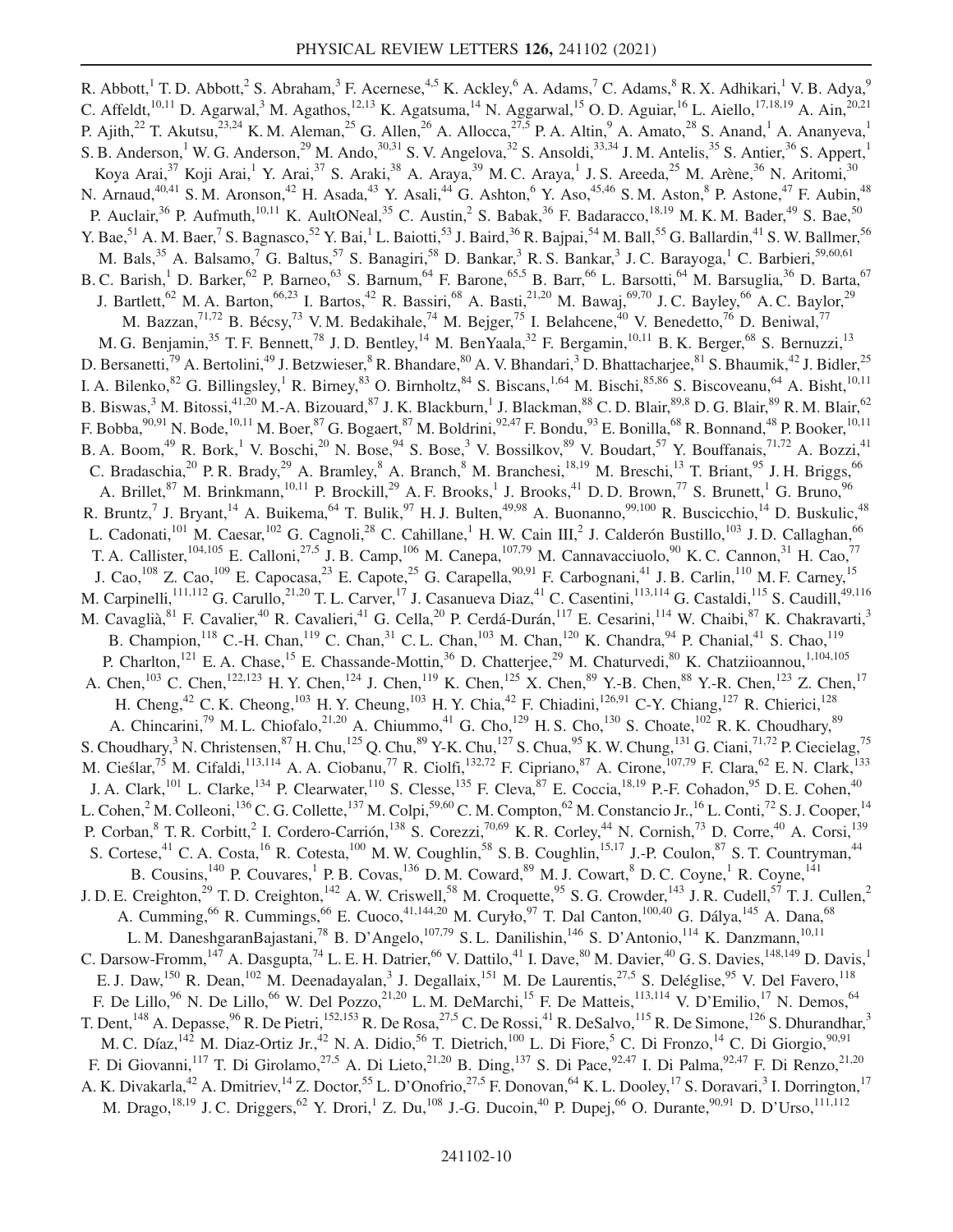P.-A. Duverne,<sup>40</sup> S. E. Dwyer,<sup>62</sup> P. J. Easter,<sup>6</sup> M. Ebersold,<sup>154</sup> G. Eddolls,<sup>66</sup> B. Edelman,<sup>55</sup> T. B. Edo,<sup>1,150</sup> O. Edy,<sup>149</sup> A. Effler, <sup>8</sup> S. Eguchi, <sup>120</sup> J. Eichholz, <sup>9</sup> S. S. Eikenberry, <sup>42</sup> M. Eisenmann, <sup>48</sup> R. A. Eisenstein, <sup>64</sup> A. Ejlli, <sup>17</sup> Y. Enomoto, <sup>30</sup> L. Errico,  $^{27,5}$  R. C. Essick,  $^{124}$  H. Estellés,  $^{136}$  D. Estevez,  $^{155}$  Z. Etienne,  $^{156}$  T. Etzel,  $^1$  M. Evans,  $^{64}$  T. M. Evans,  $^8$ B. E. Ewing,<sup>140</sup> V. Fafone,<sup>113,114,18</sup> H. Fair,<sup>56</sup> S. Fairhurst,<sup>17</sup> X. Fan,<sup>108</sup> A. M. Farah,<sup>124</sup> S. Farinon,<sup>79</sup> B. Farr,<sup>55</sup> W. M. Farr,  $104,105$  N. W. Farrow,  $6$  E. J. Fauchon-Jones,  $17$  M. Favata,  $157$  M. Fays,  $57,150$  M. Fazio,  $158$  J. Feicht,  $1$  M. M. Fejer,  $68$ F. Feng,<sup>36</sup> E. Fenyvesi,<sup>67,159</sup> D. L. Ferguson,<sup>101</sup> A. Fernandez-Galiana,<sup>64</sup> I. Ferrante,<sup>21,20</sup> T. A. Ferreira,<sup>16</sup> F. Fidecaro,<sup>21,20</sup> P. Figura, <sup>97</sup> I. Fiori, <sup>41</sup> M. Fishbach, <sup>15,124</sup> R. P. Fisher, <sup>7</sup> J. M. Fishner, <sup>64</sup> R. Fittipaldi, <sup>160,91</sup> V. Fiumara, <sup>161,91</sup> R. Flaminio, <sup>48,23</sup> E. Floden,<sup>58</sup> E. Flynn,<sup>25</sup> H. Fong,<sup>31</sup> J. A. Font,<sup>117,162</sup> B. Fornal,<sup>163</sup> P. W. F. Forsyth,<sup>9</sup> A. Franke,<sup>147</sup> S. Frasca,<sup>92,47</sup> F. Frasconi,  $20$  C. Frederick,  $164$  Z. Frei,  $145$  A. Freise,  $165$  R. Frey,  $55$  P. Fritschel,  $64$  V. V. Frolov,  $8$  G. G. Fronzé,  $52$  Y. Fujii,  $166$ Y. Fujikawa,<sup>167</sup> M. Fukunaga,<sup>37</sup> M. Fukushima,<sup>24</sup> P. Fulda,<sup>42</sup> M. Fyffe,<sup>8</sup> H. A. Gabbard,<sup>66</sup> B. U. Gadre,<sup>100</sup> S. M. Gaebel,<sup>14</sup> J. R. Gair,  $^{100}$  J. Gais,  $^{103}$  S. Galaudage,  $^6$  R. Gamba,  $^{13}$  D. Ganapathy,  $^{64}$  A. Ganguly,  $^{22}$  D. Gao,  $^{168}$  S. G. Gaonkar,  $^3$ B. Garaventa, $^{79,107}$  C. García-Núñez, $^{83}$  C. García-Quirós, $^{136}$  F. Garufi, $^{27,5}$  B. Gateley, $^{62}$  S. Gaudio, $^{35}$  V. Gayathri, $^{42}$  G. Ge,  $^{168}$ G. Gemme,<sup>79</sup> A. Gennai,<sup>20</sup> J. George,<sup>80</sup> L. Gergely,<sup>169</sup> P. Gewecke,<sup>147</sup> S. Ghonge,<sup>101</sup> Abhirup. Ghosh,<sup>100</sup> Archisman Ghosh,<sup>170</sup> Shaon Ghosh,<sup>29,157</sup> Shrobana Ghosh,<sup>17</sup> Sourath Ghosh,<sup>42</sup> B. Giacomazzo,<sup>59,60,61</sup> L. Giacoppo,<sup>92,47</sup> J. A. Giaime,<sup>2,8</sup> K. D. Giardina,<sup>8</sup> D. R. Gibson,<sup>83</sup> C. Gier,<sup>32</sup> M. Giesler,<sup>88</sup> P. Giri,<sup>20,21</sup> F. Gissi,<sup>76</sup> J. Glanzer,<sup>2</sup> A. E. Gleckl,<sup>25</sup> P. Godwin,<sup>140</sup> E. Goetz,<sup>171</sup> R. Goetz,<sup>42</sup> N. Gohlke,<sup>10,11</sup> B. Goncharov,<sup>6</sup> G. González,<sup>2</sup> A. Gopakumar,<sup>172</sup> M. Gosselin,<sup>41</sup> R. Gouaty,<sup>48</sup> B. Grace,<sup>9</sup> A. Grado,<sup>173,5</sup> M. Granata,<sup>151</sup> V. Granata,<sup>90</sup> A. Grant,<sup>66</sup> S. Gras,<sup>64</sup> P. Grassia,<sup>1</sup> C. Gray,<sup>62</sup> R. Gray,<sup>66</sup> G. Greco,<sup>69</sup> A. C. Green,<sup>42</sup> R. Green,<sup>17</sup> A. M. Gretarsson,<sup>35</sup> E. M. Gretarsson,<sup>35</sup> D. Griffith,<sup>1</sup> W. Griffiths,<sup>17</sup> H. L. Griggs,<sup>101</sup> G. Grignani,<sup>70,69</sup> A. Grimaldi,<sup>174,175</sup> E. Grimes,<sup>35</sup> S. J. Grimm,<sup>18,19</sup> H. Grote,<sup>17</sup> S. Grunewald,<sup>100</sup> P. Gruning,<sup>40</sup> J. G. Guerrero,<sup>25</sup> G. M. Guidi,<sup>85,86</sup> A. R. Guimaraes,<sup>2</sup> G. Guixé,<sup>63</sup> H. K. Gulati,<sup>74</sup> H.-K. Guo,<sup>163</sup> Y. Guo,<sup>49</sup> Anchal Gupta,<sup>1</sup> Anuradha Gupta, <sup>176</sup> P. Gupta, <sup>49,116</sup> E. K. Gustafson, <sup>1</sup> R. Gustafson, <sup>177</sup> F. Guzman, <sup>133</sup> S. Ha, <sup>178</sup> L. Haegel, <sup>36</sup> A. Hagiwara,<sup>37,179</sup> S. Haino,<sup>127</sup> O. Halim,<sup>180,34</sup> E. D. Hall,<sup>64</sup> E. Z. Hamilton,<sup>17</sup> G. Hammond,<sup>66</sup> W.-B. Han,<sup>181</sup> M. Haney,<sup>154</sup> J. Hanks,  $^{62}$  C. Hanna,  $^{140}$  M. D. Hannam,  $^{17}$  O. A. Hannuksela,  $^{116,49,103}$  H. Hansen,  $^{62}$  T. J. Hansen,  $^{35}$  J. Hanson,  $^{8}$  T. Harder,  $^{87}$ T. Hardwick,<sup>2</sup> K. Haris,<sup>49,116,22</sup> J. Harms,<sup>18,19</sup> G. M. Harry,<sup>182</sup> I. W. Harry,<sup>149</sup> D. Hartwig,<sup>147</sup> K. Hasegawa,<sup>37</sup> B. Haskell,<sup>75</sup> R. K. Hasskew, <sup>8</sup> C.-J. Haster, <sup>64</sup> K. Hattori, <sup>183</sup> K. Haughian, <sup>66</sup> H. Hayakawa, <sup>184</sup> K. Hayama, <sup>120</sup> F. J. Hayes, <sup>66</sup> J. Healy, <sup>118</sup> A. Heidmann,<sup>95</sup> M. C. Heintze, <sup>8</sup> J. Heinze,<sup>10,11</sup> J. Heinzel,<sup>185</sup> H. Heitmann, <sup>87</sup> F. Hellman, <sup>186</sup> P. Hello, <sup>40</sup> A. F. Helmling-Cornell,<sup>55</sup> G. Hemming,<sup>41</sup> M. Hendry,<sup>66</sup> I. S. Heng,<sup>66</sup> E. Hennes,<sup>49</sup> J. Hennig,<sup>10,11</sup> M. H. Hennig,<sup>10,11</sup> F. Hernandez Vivanco, <sup>6</sup> M. Heurs, <sup>10,11</sup> S. Hild, <sup>146,49</sup> P. Hill, <sup>32</sup> Y. Himemoto, <sup>187</sup> A. S. Hines, <sup>133</sup> Y. Hiranuma, <sup>188</sup> N. Hirata, <sup>23</sup> E. Hirose,  $37$  S. Hochheim,  $10,11$  D. Hofman,  $151$  J. N. Hohmann,  $147$  A. M. Holgado,  $26$  N. A. Holland,  $9$  I. J. Hollows,  $150$ Z. J. Holmes,<sup>77</sup> K. Holt,<sup>8</sup> D. E. Holz,<sup>124</sup> Z. Hong,<sup>189</sup> P. Hopkins,<sup>17</sup> J. Hough,<sup>66</sup> E. J. Howell,<sup>89</sup> C. G. Hoy,<sup>17</sup> D. Hoyland,<sup>14</sup> A. Hreibi,<sup>10,11</sup> B. Hsieh,<sup>37</sup> Y. Hsu,<sup>119</sup> G-Z. Huang,<sup>189</sup> H-Y. Huang,<sup>127</sup> P. Huang,<sup>168</sup> Y-C. Huang,<sup>123</sup> Y.-J. Huang,<sup>127</sup> Y.-W. Huang, <sup>64</sup> M. T. Hübner, <sup>6</sup> A. D. Huddart, <sup>134</sup> E. A. Huerta, <sup>26</sup> B. Hughey, <sup>35</sup> D. C. Y. Hui, <sup>190</sup> V. Hui, <sup>48</sup> S. Husa, <sup>136</sup> S. H. Huttner, <sup>66</sup> R. Huxford, <sup>140</sup> T. Huynh-Dinh, <sup>8</sup> S. Ide, <sup>191</sup> B. Idzkowski, <sup>97</sup> A. Iess, <sup>113,114</sup> B. Ikenoue, <sup>24</sup> S. Imam, <sup>189</sup> K. Inayoshi,<sup>192</sup> H. Inchauspe,<sup>42</sup> C. Ingram,<sup>77</sup> Y. Inoue,<sup>125</sup> G. Intini,<sup>92,47</sup> K. Ioka,<sup>193</sup> M. Isi,<sup>64</sup> K. Isleif,<sup>147</sup> K. Ito,<sup>194</sup> Y. Itoh,<sup>195,196</sup> B. R. Iyer,<sup>22</sup> K. Izumi,<sup>197</sup> V. JaberianHamedan,<sup>89</sup> T. Jacqmin,<sup>95</sup> S. J. Jadhav,<sup>198</sup> S. P. Jadhav,<sup>3</sup> A. L. James,<sup>17</sup> A. Z. Jan, <sup>118</sup> K. Jani, <sup>101</sup> K. Janssens, <sup>199</sup> N. N. Janthalur, <sup>198</sup> P. Jaranowski, <sup>200</sup> D. Jariwala, <sup>42</sup> R. Jaume, <sup>136</sup> A. C. Jenkins, <sup>131</sup> C. Jeon,<sup>201</sup> M. Jeunon,<sup>58</sup> W. Jia,<sup>64</sup> J. Jiang,<sup>42</sup> H.-B. Jin,<sup>202,203</sup> G. R. Johns,<sup>7</sup> A. W. Jones,<sup>89</sup> D. I. Jones,<sup>204</sup> J. D. Jones,<sup>62</sup> P. Jones,<sup>14</sup> R. Jones,<sup>66</sup> R. J. G. Jonker,<sup>49</sup> L. Ju,<sup>89</sup> K. Jung,<sup>178</sup> P. Jung,<sup>184</sup> J. Junker,<sup>10,11</sup> K. Kaihotsu,<sup>194</sup> T. Kajita,<sup>205</sup> M. Kakizaki,<sup>183</sup> C. V. Kalaghatgi,<sup>17</sup> V. Kalogera,<sup>15</sup> B. Kamai,<sup>1</sup> M. Kamiizumi,<sup>184</sup> N. Kanda,<sup>195,196</sup> S. Kandhasamy,<sup>3</sup> G. Kang,  $50$  J. B. Kanner,  $1$  Y. Kao,  $119$  S. J. Kapadia,  $22$  D. P. Kapasi,  $9$  C. Karathanasis,  $206$  S. Karki,  $81$  R. Kashyap,  $140$ M. Kasprzack,<sup>1</sup> W. Kastaun,<sup>10,11</sup> S. Katsanevas,<sup>41</sup> E. Katsavounidis,<sup>64</sup> W. Katzman,<sup>8</sup> T. Kaur,<sup>89</sup> K. Kawabe,<sup>62</sup> K. Kawaguchi,<sup>37</sup> N. Kawai,<sup>207</sup> T. Kawasaki,<sup>30</sup> F. Kéfélian,<sup>87</sup> D. Keitel,<sup>136</sup> J. S. Key,<sup>208</sup> S. Khadka,<sup>68</sup> F. Y. Khalili,<sup>82</sup> I. Khan,<sup>18,114</sup> S. Khan,<sup>17</sup> E. A. Khazanov,<sup>209</sup> N. Khetan,<sup>18,19</sup> M. Khursheed,<sup>80</sup> N. Kijbunchoo,<sup>9</sup> C. Kim,<sup>210,201</sup> J. C. Kim,<sup>211</sup> J. Kim, $^{212}$  K. Kim, $^{213}$  W. S. Kim, $^{51}$  Y.-M. Kim, $^{178}$  C. Kimball, $^{15}$  N. Kimura, $^{179}$  P. J. King, $^{62}$  M. Kinley-Hanlon, $^{66}$ R. Kirchhoff,<sup>10,11</sup> J. S. Kissel,<sup>62</sup> N. Kita,<sup>30</sup> H. Kitazawa,<sup>194</sup> L. Kleybolte,<sup>147</sup> S. Klimenko,<sup>42</sup> A. M. Knee,<sup>171</sup> T. D. Knowles,<sup>156</sup> E. Knyazev,<sup>64</sup> P. Koch,<sup>10,11</sup> G. Koekoek,<sup>49,146</sup> Y. Kojima,<sup>214</sup> K. Kokeyama,<sup>184</sup> S. Koley,<sup>49</sup> P. Kolitsidou,<sup>17</sup> M. Kolstein,<sup>206</sup> K. Komori,  $64,30$  V. Kondrashov, <sup>1</sup> A. K. H. Kong,  $123$  A. Kontos,  $215$  N. Koper,  $10,11$  M. Korobko,  $147$  K. Kotake,  $120$ M. Kovalam,<sup>89</sup> D. B. Kozak,<sup>1</sup> C. Kozakai,<sup>45</sup> R. Kozu,<sup>216</sup> V. Kringel,<sup>10,11</sup> N. V. Krishnendu,<sup>10,11</sup> A. Królak,<sup>217,218</sup> G. Kuehn,<sup>10,11</sup> F. Kuei,<sup>119</sup> A. Kumar,<sup>198</sup> P. Kumar,<sup>219</sup> Rahul Kumar,<sup>62</sup> Rakesh Kumar,<sup>74</sup> J. Kume,<sup>31</sup> K. Kuns,<sup>64</sup> C. Kuo,<sup>125</sup>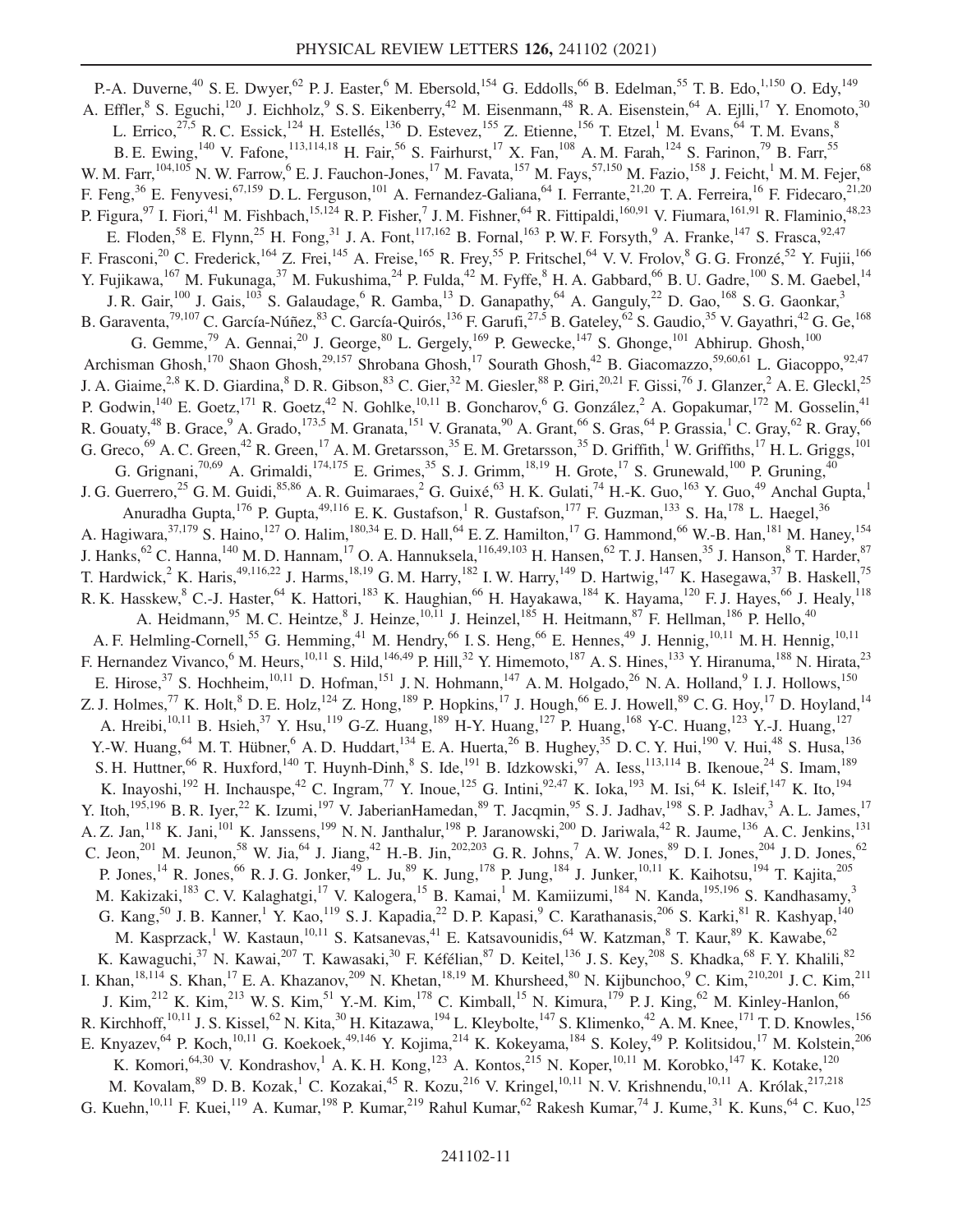<span id="page-11-0"></span>H-S. Kuo,<sup>189</sup> Y. Kuromiya,<sup>194</sup> S. Kuroyanagi,<sup>220</sup> K. Kusayanagi,<sup>207</sup> K. Kwak,<sup>178</sup> S. Kwang,<sup>29</sup> D. Laghi,<sup>21,20</sup> E. Lalande,<sup>221</sup> T. L. Lam,<sup>103</sup> A. Lamberts,  $87,222$  M. Landry,  $62$  B. B. Lane,  $64$  R. N. Lang,  $64$  J. Lange,  $223,118$  B. Lantz,  $68$  I. La Rosa,  $48$ A. Lartaux-Vollard,<sup>40</sup> P. D. Lasky,<sup>6</sup> M. Laxen,<sup>8</sup> A. Lazzarini,<sup>1</sup> C. Lazzaro,<sup>71,72</sup> P. Leaci,<sup>92,47</sup> S. Leavey,<sup>10,11</sup> Y. K. Lecoeuche,<sup>62</sup> H. K. Lee,<sup>224</sup> H. M. Lee,<sup>213</sup> H. W. Lee,<sup>211</sup> J. Lee,<sup>129</sup> K. Lee,<sup>68</sup> R. Lee,<sup>123</sup> J. Lehmann,<sup>10,11</sup> A. Lemaître,<sup>225</sup> E. Leon,<sup>25</sup> M. Leonardi,<sup>23</sup> N. Leroy,<sup>40</sup> N. Letendre,<sup>48</sup> Y. Levin,<sup>6</sup> J. N. Leviton,<sup>177</sup> A. K. Y. Li,<sup>1</sup> B. Li,<sup>119</sup> J. Li,<sup>15</sup> K. L. Li,<sup>123</sup> T. G. F. Li,<sup>103</sup> X. Li,<sup>88</sup> C-Y. Lin,<sup>226</sup> F-K. Lin,<sup>127</sup> F-L. Lin,<sup>189</sup> H. L. Lin,<sup>125</sup> L. C.-C. Lin,<sup>178</sup> F. Linde,<sup>227,49</sup> S. D. Linker,<sup>78</sup> J. N. Linley, <sup>66</sup> T. B. Littenberg, <sup>228</sup> G. C. Liu, <sup>122</sup> J. Liu, <sup>10,11</sup> K. Liu, <sup>119</sup> X. Liu, <sup>29</sup> M. Llorens-Monteagudo, <sup>117</sup> R. K. L. Lo, <sup>1</sup> A. Lockwood,<sup>229</sup> M. L. Lollie,<sup>2</sup> L. T. London,<sup>64</sup> A. Longo,<sup>230,231</sup> D. Lopez,<sup>154</sup> M. Lorenzini,<sup>113,114</sup> V. Loriette,<sup>232</sup> M. Lormand, $^8$  G. Losurdo, $^{20}$  J. D. Lough, $^{10,11}$  C. O. Lousto, $^{118}$  G. Lovelace, $^{25}$  H. Lück, $^{10,11}$  D. Lumaca, $^{113,114}$ A. P. Lundgren,<sup>149</sup> L.-W. Luo,<sup>127</sup> R. Macas,<sup>17</sup> M. MacInnis,<sup>64</sup> D. M. Macleod,<sup>17</sup> I. A. O. MacMillan,<sup>1</sup> A. Macquet,<sup>87</sup> I. Magaña Hernandez,<sup>29</sup> F. Magaña-Sandoval,<sup>42</sup> C. Magazzù,<sup>20</sup> R. M. Magee,<sup>140</sup> R. Maggiore,<sup>14</sup> E. Majorana,<sup>92,47</sup> I. Maksimovic,<sup>232</sup> S. Maliakal,<sup>1</sup> A. Malik,<sup>80</sup> N. Man,<sup>87</sup> V. Mandic,<sup>58</sup> V. Mangano,<sup>92,47</sup> J. L. Mango,<sup>233</sup> G. L. Mansell,<sup>62,64</sup> M. Manske,<sup>29</sup> M. Mantovani,<sup>41</sup> F. Marchesoni,<sup>234,69</sup> M. Marchio,<sup>23</sup> F. Marion,<sup>48</sup> Z. Mark,<sup>88</sup> S. Márka,<sup>44</sup> Z. Márka,<sup>44</sup> C. Markakis,<sup>12</sup> A. S. Markosyan,<sup>68</sup> A. Markowitz,<sup>1</sup> E. Maros,<sup>1</sup> A. Marquina,<sup>138</sup> S. Marsat,<sup>36</sup> F. Martelli,<sup>85,86</sup> I. W. Martin,<sup>66</sup> R. M. Martin,<sup>157</sup> M. Martinez,<sup>206</sup> V. Martinez,<sup>28</sup> K. Martinovic,<sup>131</sup> D. V. Martynov,<sup>14</sup> E. J. Marx,<sup>64</sup> H. Masalehdan,<sup>147</sup> K. Mason,<sup>64</sup> E. Massera,<sup>150</sup> A. Masserot,<sup>48</sup> T. J. Massinger,<sup>64</sup> M. Masso-Reid,<sup>66</sup> S. Mastrogiovanni,<sup>36</sup> A. Matas,<sup>100</sup> M. Mateu-Lucena, <sup>136</sup> F. Matichard, <sup>1,64</sup> M. Matiushechkina, <sup>10,11</sup> N. Mavalvala, <sup>64</sup> J. J. McCann, <sup>89</sup> R. McCarthy, <sup>62</sup> D. E. McClelland,<sup>9</sup> P. McClincy,<sup>140</sup> S. McCormick,<sup>8</sup> L. McCuller,<sup>64</sup> G. I. McGhee,<sup>66</sup> S. C. McGuire,<sup>235</sup> C. McIsaac,<sup>149</sup> J. McIver,<sup>171</sup> D. J. McManus,<sup>9</sup> T. McRae,<sup>9</sup> S. T. McWilliams,<sup>156</sup> D. Meacher,<sup>29</sup> M. Mehmet,<sup>10,11</sup> A. K. Mehta,<sup>100</sup> A. Melatos,<sup>110</sup> D. A. Melchor,<sup>25</sup> G. Mendell,<sup>62</sup> A. Menendez-Vazquez,<sup>206</sup> C. S. Menoni,<sup>158</sup> R. A. Mercer,<sup>29</sup> L. Mereni,<sup>151</sup> K. Merfeld,<sup>55</sup> E. L. Merilh,<sup>62</sup> J. D. Merritt,<sup>55</sup> M. Merzougui,<sup>87</sup> S. Meshkov,<sup>1,[†](#page-18-0)</sup> C. Messenger,<sup>66</sup> C. Messick,<sup>223</sup> P. M. Meyers,<sup>110</sup> F. Meylahn,<sup>10,11</sup> A. Mhaske,<sup>3</sup> A. Miani,<sup>174,175</sup> H. Miao,<sup>14</sup> I. Michaloliakos,<sup>42</sup> C. Michel,<sup>151</sup> Y. Michimura,<sup>30</sup> H. Middleton,<sup>110</sup> L. Milano,<sup>27</sup> A. L. Miller,<sup>96,42</sup> M. Millhouse,<sup>110</sup> J. C. Mills,<sup>17</sup> E. Milotti,<sup>180,34</sup> M. C. Milovich-Goff,<sup>78</sup> O. Minazzoli,  $87,236$  Y. Minenkov,  $114$  N. Mio,  $237$  Ll. M. Mir,  $206$  A. Mishkin,  $42$  C. Mishra,  $238$  T. Mishra,  $42$  T. Mistry,  $150$ S. Mitra,<sup>3</sup> V. P. Mitrofanov,<sup>82</sup> G. Mitselmakher,<sup>42</sup> R. Mittleman,<sup>64</sup> O. Miyakawa,<sup>184</sup> A. Miyamoto,<sup>195</sup> Y. Miyazaki,<sup>30</sup> K. Miyo,<sup>184</sup> S. Miyoki,<sup>184</sup> Geoffrey Mo,<sup>64</sup> K. Mogushi,<sup>81</sup> S. R. P. Mohapatra,<sup>64</sup> S. R. Mohite,<sup>29</sup> I. Molina,<sup>25</sup> M. Molina-Ruiz,<sup>186</sup> M. Mondin,<sup>78</sup> M. Montani,<sup>85,86</sup> C. J. Moore,<sup>14</sup> D. Moraru,<sup>62</sup> F. Morawski,<sup>75</sup> A. More,<sup>3</sup> C. Moreno,<sup>35</sup> G. Moreno, <sup>62</sup> Y. Mori, <sup>194</sup> S. Morisaki, <sup>31,37</sup> Y. Moriwaki, <sup>183</sup> B. Mours, <sup>155</sup> C. M. Mow-Lowry, <sup>14</sup> S. Mozzon, <sup>149</sup> F. Muciaccia, $^{92,47}$  Arunava Mukherjee, $^{239,66}$  D. Mukherjee, $^{140}$  Soma Mukherjee, $^{142}$  Subroto Mukherjee, $^{74}$  N. Mukund, $^{10,11}$ A. Mullavey, <sup>8</sup> J. Munch,<sup>77</sup> E. A. Muñiz, <sup>56</sup> P. G. Murray, <sup>66</sup> R. Musenich, <sup>79,107</sup> S. L. Nadji, <sup>10,11</sup> K. Nagano, <sup>197</sup> S. Nagano, <sup>240</sup> K. Nakamura,<sup>23</sup> H. Nakano,<sup>241</sup> M. Nakano,<sup>37</sup> R. Nakashima,<sup>207</sup> Y. Nakayama,<sup>183</sup> I. Nardecchia,<sup>113,114</sup> T. Narikawa,<sup>37</sup> L. Naticchioni,<sup>47</sup> B. Nayak,<sup>78</sup> R. K. Nayak,<sup>242</sup> R. Negishi,<sup>188</sup> B. F. Neil,<sup>89</sup> J. Neilson,<sup>76,91</sup> G. Nelemans,<sup>243</sup> T. J. N. Nelson,<sup>8</sup> M. Nery,<sup>10,11</sup> A. Neunzert,<sup>208</sup> K. Y. Ng,<sup>64</sup> S. W. S. Ng,<sup>77</sup> C. Nguyen,<sup>36</sup> P. Nguyen,<sup>55</sup> T. Nguyen,<sup>64</sup> L. Nguyen Quynh,<sup>244</sup> W.-T. Ni,<sup>202,168,245</sup> S. A. Nichols,<sup>2</sup> A. Nishizawa,<sup>31</sup> S. Nissanke,<sup>246,49</sup> F. Nocera,<sup>41</sup> M. Noh,<sup>171</sup> M. Norman,<sup>17</sup> C. North,<sup>17</sup> S. Nozaki,<sup>183</sup> L. K. Nuttall,<sup>149</sup> J. Oberling,<sup>62</sup> B. D. O'Brien,<sup>42</sup> Y. Obuchi,<sup>24</sup> J. O'Dell,<sup>134</sup> W. Ogaki,<sup>37</sup> G. Oganesyan,<sup>18,19</sup> J. J. Oh,<sup>51</sup> K. Oh,<sup>190</sup> S. H. Oh,<sup>51</sup> M. Ohashi,<sup>184</sup> N. Ohishi,<sup>45</sup> M. Ohkawa,<sup>167</sup> F. Ohme,<sup>10,11</sup> H. Ohta,<sup>31</sup> M. A. Okada,<sup>16</sup> Y. Okutani,<sup>191</sup> K. Okutomi,<sup>184</sup> C. Olivetto,<sup>41</sup> K. Oohara,<sup>188</sup> C. Ooi,<sup>30</sup> R. Oram,<sup>8</sup> B. O'Reilly,<sup>8</sup> R. G. Ormiston,<sup>58</sup> N. D. Ormsby,  $^7$  L. F. Ortega, $^{42}$  R. O'Shaughnessy, $^{118}$  E. O'Shea, $^{219}$  S. Oshino, $^{184}$  S. Ossokine, $^{100}$  C. Osthelder, $^1$  S. Otabe, $^{207}$ D. J. Ottaway,<sup>77</sup> H. Overmier, <sup>8</sup> A. E. Pace, <sup>140</sup> G. Pagano, <sup>21,20</sup> M. A. Page, <sup>89</sup> G. Pagliaroli, <sup>18,19</sup> A. Pai, <sup>94</sup> S. A. Pai, <sup>80</sup> J. R. Palamos,<sup>55</sup> O. Palashov,<sup>209</sup> C. Palomba,<sup>47</sup> K. Pan,<sup>123</sup> P. K. Panda,<sup>198</sup> H. Pang,<sup>125</sup> P. T. H. Pang,<sup>49,116</sup> C. Pankow,<sup>15</sup> F. Pannarale,<sup>92,47</sup> B. C. Pant,<sup>80</sup> F. Paoletti,<sup>20</sup> A. Paoli,<sup>41</sup> A. Paolone,<sup>47,247</sup> A. Parisi,<sup>122</sup> J. Park,<sup>213</sup> W. Parker,<sup>8,235</sup> D. Pascucci,<sup>49</sup> A. Pasqualetti,<sup>41</sup> R. Passaquieti,<sup>21,20</sup> D. Passuello,<sup>20</sup> M. Patel,<sup>7</sup> B. Patricelli,<sup>41,20</sup> E. Payne,<sup>6</sup> T. C. Pechsiri,<sup>42</sup> M. Pedraza,<sup>1</sup> M. Pegoraro,<sup>72</sup> A. Pele, <sup>8</sup> F. E. Peña Arellano, <sup>184</sup> S. Penn, <sup>248</sup> A. Perego, <sup>174,175</sup> A. Pereira, <sup>28</sup> T. Pereira, <sup>249</sup> C. J. Perez, <sup>62</sup> C. Périgois,<sup>48</sup> A. Perreca,<sup>174,175</sup> S. Perriès,<sup>128</sup> J. Petermann,<sup>147</sup> D. Petterson,<sup>1</sup> H. P. Pfeiffer,<sup>100</sup> K. A. Pham,<sup>58</sup> K. S. Phukon,<sup>49,227,3</sup> O. J. Piccinni,<sup>47</sup> M. Pichot,<sup>87</sup> M. Piendibene,<sup>21,20</sup> F. Piergiovanni,<sup>85,86</sup> L. Pierini,<sup>92,47</sup> V. Pierro,<sup>76,91</sup> G. Pillant,<sup>41</sup> F. Pilo,<sup>20</sup> L. Pinard,<sup>151</sup> I. M. Pinto,<sup>76,91,250,251</sup> B. J. Piotrzkowski,<sup>29</sup> K. Piotrzkowski,<sup>96</sup> M. Pirello,<sup>62</sup> M. Pitkin,<sup>252</sup> E. Placidi,<sup>92,47</sup> W. Plastino,<sup>230,231</sup> C. Pluchar,<sup>133</sup> R. Poggiani,<sup>21,20</sup> E. Polini,<sup>48</sup> D. Y. T. Pong,<sup>103</sup> S. Ponrathnam,<sup>3</sup> P. Popolizio,<sup>41</sup> E.K. Porter,<sup>36</sup> J. Powell,<sup>253</sup> M. Pracchia,<sup>48</sup> T. Pradier,<sup>155</sup> A.K. Prajapati,<sup>74</sup> K. Prasai,<sup>68</sup> R. Prasanna,<sup>198</sup> G. Pratten,<sup>14</sup> T. Prestegard,<sup>29</sup> M. Principe,<sup>76,250,91</sup> G. A. Prodi,<sup>254,175</sup> L. Prokhorov,<sup>14</sup> P. Prosposito,<sup>113,114</sup> L. Prudenzi,<sup>100</sup>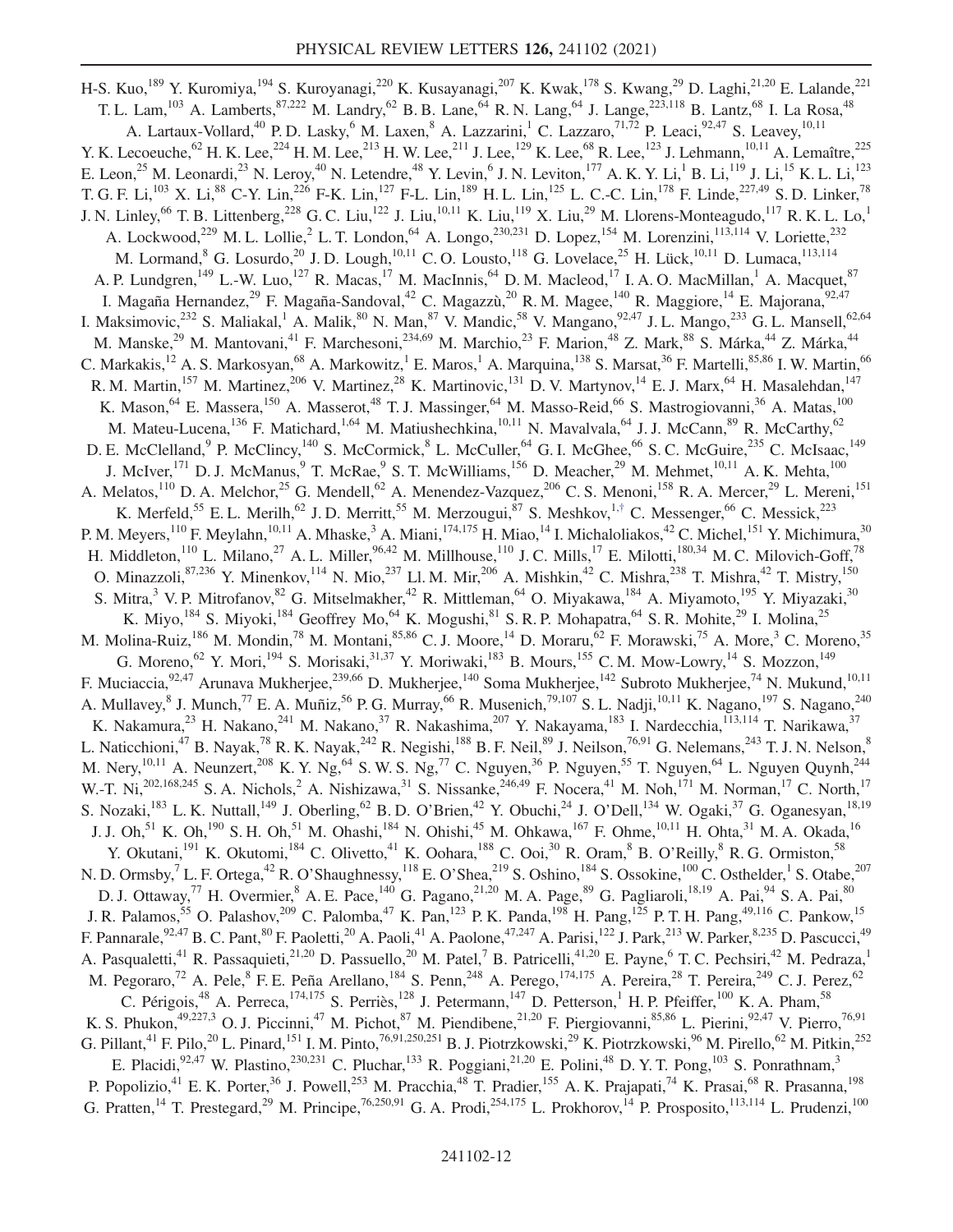A. Puecher,<sup>49,116</sup> M. Punturo,<sup>69</sup> F. Puosi,<sup>20,21</sup> P. Puppo,<sup>47</sup> M. Pürrer,<sup>100</sup> H. Qi,<sup>17</sup> V. Quetschke,<sup>142</sup> P. J. Quinonez,<sup>35</sup> R. Quitzow-James, <sup>81</sup> F. J. Raab, <sup>62</sup> G. Raaijmakers, <sup>246,49</sup> H. Radkins, <sup>62</sup> N. Radulesco, <sup>87</sup> P. Raffai, <sup>145</sup> S. X. Rail, <sup>221</sup> S. Raja, <sup>80</sup> C. Rajan,  $80$  K. E. Ramirez,  $142$  T. D. Ramirez,  $25$  A. Ramos-Buades,  $100$  J. Rana,  $140$  P. Rapagnani,  $92,47$  U. D. Rapol,  $255$ B. Ratto,<sup>35</sup> V. Raymond,<sup>17</sup> N. Raza,<sup>171</sup> M. Razzano,<sup>21,20</sup> J. Read,<sup>25</sup> L. A. Rees,<sup>182</sup> T. Regimbau,<sup>48</sup> L. Rei,<sup>79</sup> S. Reid,<sup>32</sup> D. H. Reitze,<sup>1,42</sup> P. Relton,<sup>17</sup> P. Rettegno,<sup>256,52</sup> F. Ricci,<sup>92,47</sup> C. J. Richardson,<sup>35</sup> J. W. Richardson,<sup>1</sup> L. Richardson,<sup>133</sup> P. M. Ricker,<sup>26</sup> G. Riemenschneider,<sup>256,52</sup> K. Riles,<sup>177</sup> M. Rizzo,<sup>15</sup> N. A. Robertson,<sup>1,66</sup> R. Robie,<sup>1</sup> F. Robinet,<sup>40</sup> A. Rocchi,<sup>114</sup> J. A. Rocha,<sup>25</sup> S. Rodriguez,<sup>25</sup> R. D. Rodriguez-Soto,<sup>35</sup> L. Rolland,<sup>48</sup> J. G. Rollins,<sup>1</sup> V. J. Roma,<sup>55</sup> M. Romanelli,<sup>93</sup> R. Romano,<sup>4,5</sup> C. L. Romel,<sup>62</sup> A. Romero,<sup>206</sup> I. M. Romero-Shaw,<sup>6</sup> J. H. Romie, <sup>8</sup> C. A. Rose,<sup>29</sup> D. Rosińska,<sup>97</sup> S. G. Rosofsky,<sup>26</sup> M. P. Ross,<sup>229</sup> S. Rowan,<sup>66</sup> S. J. Rowlinson,<sup>14</sup> Santosh Roy,<sup>3</sup> Soumen Roy,<sup>257</sup> D. Rozza,<sup>111,112</sup> P. Ruggi,<sup>41</sup> K. Ryan,<sup>62</sup> S. Sachdev,<sup>140</sup> T. Sadecki,<sup>62</sup> J. Sadiq,<sup>148</sup> N. Sago,<sup>258</sup> S. Saito,<sup>24</sup> Y. Saito,<sup>184</sup> K. Sakai,<sup>259</sup> Y. Sakai,<sup>188</sup> M. Sakellariadou,<sup>131</sup> Y. Sakuno,<sup>120</sup> O. S. Salafia,<sup>61,60,59</sup> L. Salconi,<sup>41</sup> M. Saleem,<sup>260</sup> F. Salemi,<sup>174,175</sup> A. Samajdar,<sup>49,116</sup> E. J. Sanchez,<sup>1</sup> J. H. Sanchez,<sup>25</sup> L. E. Sanchez,<sup>1</sup> N. Sanchis-Gual,<sup>261</sup> J. R. Sanders,<sup>262</sup> A. Sanuy,<sup>63</sup> T. R. Saravanan,<sup>3</sup> N. Sarin,<sup>6</sup> B. Sassolas,<sup>151</sup> H. Satari,<sup>89</sup> S. Sato,<sup>263</sup> T. Sato,<sup>167</sup> O. Sauter,<sup>42,48</sup> R. L. Savage,<sup>62</sup> V. Savant,<sup>3</sup> T. Sawada,<sup>195</sup> D. Sawant,<sup>94</sup> H. L. Sawant,<sup>3</sup> S. Sayah,<sup>151</sup> D. Schaetzl,<sup>1</sup> M. Scheel,<sup>88</sup> J. Scheuer,<sup>15</sup> A. Schindler-Tyka,<sup>42</sup> P. Schmidt,<sup>14</sup> R. Schnabel,<sup>147</sup> M. Schneewind,<sup>10,11</sup> R. M. S. Schofield,<sup>55</sup> A. Schönbeck,<sup>147</sup> B. W. Schulte,<sup>10,11</sup> B. F. Schutz,<sup>17,10</sup> E. Schwartz,<sup>17</sup> J. Scott,<sup>66</sup> S. M. Scott,<sup>9</sup> M. Seglar-Arroyo,<sup>48</sup> E. Seidel,<sup>26</sup> T. Sekiguchi,<sup>31</sup> Y. Sekiguchi,<sup>264</sup> D. Sellers,  $A$ , S. Sengupta,<sup>257</sup> N. Sennett,<sup>100</sup> D. Sentenac,<sup>41</sup> E. G. Seo,<sup>103</sup> V. Sequino,<sup>27,5</sup> Y. Setyawati,<sup>10,11</sup> T. Shaffer,<sup>62</sup> M. S. Shahriar,<sup>15</sup> B. Shams,<sup>163</sup> L. Shao,<sup>192</sup> S. Sharifi,<sup>2</sup> A. Sharma,<sup>18,19</sup> P. Sharma,<sup>80</sup> P. Shawhan,<sup>99</sup> N. S. Shcheblanov,<sup>225</sup> H. Shen,<sup>26</sup> S. Shibagaki,<sup>120</sup> M. Shikauchi,<sup>31</sup> R. Shimizu,<sup>24</sup> T. Shimoda,<sup>30</sup> K. Shimode,<sup>184</sup> R. Shink,<sup>221</sup> H. Shinkai,<sup>265</sup> T. Shishido,<sup>46</sup> A. Shoda,<sup>23</sup> D. H. Shoemaker,<sup>64</sup> D. M. Shoemaker,<sup>223</sup> K. Shukla,<sup>186</sup> S. ShyamSundar,<sup>80</sup> M. Sieniawska,<sup>97</sup> D. Sigg,<sup>62</sup> L. P. Singer,<sup>106</sup> D. Singh,<sup>140</sup> N. Singh,<sup>97</sup> A. Singha,<sup>146,49</sup> A. M. Sintes,<sup>136</sup> V. Sipala,<sup>111,112</sup> V. Skliris,<sup>17</sup> B. J. J. Slagmolen,<sup>9</sup> T. J. Slaven-Blair,<sup>89</sup> J. Smetana,<sup>14</sup> J. R. Smith,<sup>25</sup> R. J. E. Smith,<sup>6</sup> S. N. Somala,<sup>266</sup> K. Somiya,<sup>207</sup> E. J. Son,<sup>51</sup> K. Soni,<sup>3</sup> S. Soni,<sup>2</sup> B. Sorazu,<sup>66</sup> V. Sordini,<sup>128</sup> F. Sorrentino,<sup>79</sup> N. Sorrentino,<sup>21,20</sup> H. Sotani,<sup>267</sup> R. Soulard,<sup>87</sup> T. Souradeep,  $^{255,3}$  E. Sowell,  $^{139}$  V. Spagnuolo,  $^{146,49}$  A. P. Spencer,  $^{66}$  M. Spera,  $^{71,72}$  A. K. Srivastava,  $^{74}$  V. Srivastava,  $^{56}$ K. Staats, <sup>15</sup> C. Stachie, <sup>87</sup> D. A. Steer, <sup>36</sup> J. Steinlechner, <sup>146,49</sup> S. Steinlechner, <sup>146,49</sup> D. J. Stops, <sup>14</sup> M. Stover, <sup>164</sup> K. A. Strain, <sup>66</sup> L. C. Strang,<sup>110</sup> G. Stratta,<sup>268,86</sup> A. Strunk,<sup>62</sup> R. Sturani,<sup>249</sup> A. L. Stuver,<sup>102</sup> J. Südbeck,<sup>147</sup> S. Sudhagar,<sup>3</sup> V. Sudhir,<sup>64</sup> R. Sugimoto,<sup>269,197</sup> H. G. Suh,<sup>29</sup> T. Z. Summerscales,<sup>270</sup> H. Sun,<sup>89</sup> L. Sun,<sup>9,1</sup> S. Sunil,<sup>74</sup> A. Sur,<sup>75</sup> J. Suresh,<sup>31,37</sup> P. J. Sutton,<sup>17</sup> Takamasa Suzuki,<sup>167</sup> Toshikazu Suzuki,<sup>37</sup> B. L. Swinkels,<sup>49</sup> M. J. Szczepańczyk,<sup>42</sup> P. Szewczyk,<sup>97</sup> M. Tacca,<sup>49</sup> H. Tagoshi,<sup>37</sup> S. C. Tait,<sup>66</sup> H. Takahashi,<sup>271</sup> R. Takahashi,<sup>23</sup> A. Takamori,<sup>39</sup> S. Takano,<sup>30</sup> H. Takeda,<sup>30</sup> M. Takeda,<sup>195</sup> C. Talbot,<sup>1</sup> H. Tanaka,<sup>272</sup> Kazuyuki Tanaka,<sup>195</sup> Kenta Tanaka,<sup>272</sup> Taiki Tanaka,<sup>37</sup> Takahiro Tanaka,<sup>258</sup> A.J. Tanasijczuk,<sup>96</sup> S. Tanioka,  $23,46$  D. B. Tanner,  $42$  D. Tao, <sup>1</sup> A. Tapia,  $25$  E. N. Tapia San Martin,  $23$  E. N. Tapia San Martin,  $49$  J. D. Tasson,  $185$ S. Telada,<sup>273</sup> R. Tenorio,<sup>136</sup> L. Terkowski,<sup>147</sup> M. Test,<sup>29</sup> M. P. Thirugnanasambandam,<sup>3</sup> M. Thomas,<sup>8</sup> P. Thomas,<sup>62</sup> J. E. Thompson,<sup>17</sup> S. R. Thondapu,<sup>80</sup> K. A. Thorne,<sup>8</sup> E. Thrane,<sup>6</sup> Shubhanshu Tiwari,<sup>154</sup> Srishti Tiwari,<sup>172</sup> V. Tiwari,<sup>17</sup> K. Toland,  $66$  A. E. Tolley,  $^{149}$  T. Tomaru,  $^{23}$  Y. Tomigami,  $^{195}$  T. Tomura,  $^{184}$  M. Tonelli,  $^{21,20}$  A. Torres-Forné,  $^{117}$  C. I. Torrie,  $^{11}$ I. Tosta e Melo,<sup>111,112</sup> D. Töyrä, <sup>9</sup> A. Trapananti,<sup>234,69</sup> F. Travasso,<sup>69,234</sup> G. Traylor, <sup>8</sup> M. C. Tringali,<sup>41</sup> A. Tripathee,<sup>177</sup> L. Troiano,<sup>274,91</sup> A. Trovato,<sup>36</sup> L. Trozzo,<sup>184</sup> R. J. Trudeau,<sup>1</sup> D. S. Tsai,<sup>119</sup> D. Tsai,<sup>119</sup> K. W. Tsang,<sup>49,275,116</sup> T. Tsang,<sup>103</sup> J-S. Tsao,<sup>189</sup> M. Tse,<sup>64</sup> R. Tso,<sup>88</sup> K. Tsubono,<sup>30</sup> S. Tsuchida,<sup>195</sup> L. Tsukada,<sup>31</sup> D. Tsuna,<sup>31</sup> T. Tsutsui,<sup>31</sup> T. Tsuzuki,<sup>24</sup> M. Turconi,  ${}^{87}$  D. Tuyenbayev,  ${}^{127}$  A. S. Ubhi,  ${}^{14}$  N. Uchikata,  ${}^{37}$  T. Uchiyama,  ${}^{184}$  R. P. Udall,  ${}^{101,1}$  A. Ueda,  ${}^{179}$  T. Uehara,  ${}^{276,277}$ K. Ueno,  $31$  G. Ueshima,  $271$  D. Ugolini,  $278$  C. S. Unnikrishnan,  $172$  F. Uraguchi,  $24$  A. L. Urban,  $2$  T. Ushiba,  $37$  S. A. Usman,  $124$ A. C. Utina, <sup>146,49</sup> H. Vahlbruch, <sup>10,11</sup> G. Vajente,<sup>1</sup> A. Vajpeyi,<sup>6</sup> G. Valdes,<sup>2</sup> M. Valentini,<sup>174,175</sup> V. Valsan,<sup>29</sup> N. van Bakel,<sup>49</sup> M. van Beuzekom,<sup>49</sup> J. F. J. van den Brand,<sup>146,98,49</sup> C. Van Den Broeck,<sup>116,49</sup> D. C. Vander-Hyde,<sup>56</sup> L. van der Schaaf,<sup>49</sup> J. V. van Heijningen, 89,96 M. H. P. M. van Putten, <sup>279</sup> N. van Remortel, <sup>199</sup> M. Vardaro, <sup>227,49</sup> A. F. Vargas, <sup>110</sup> V. Varma, 88 M. Vasúth,<sup>67</sup> A. Vecchio,<sup>14</sup> G. Vedovato,<sup>72</sup> J. Veitch,<sup>66</sup> P. J. Veitch,<sup>77</sup> K. Venkateswara,<sup>229</sup> J. Venneberg,<sup>10,11</sup> G. Venugopalan, <sup>1</sup> D. Verkindt, <sup>48</sup> Y. Verma, <sup>80</sup> D. Veske, <sup>44</sup> F. Vetrano, <sup>85</sup> A. Viceré, <sup>85,86</sup> A. D. Viets, <sup>233</sup> V. Villa-Ortega, <sup>148</sup> J.-Y. Vinet,  $87$  S. Vitale,  $64$  T. Vo,  $56$  H. Vocca,  $70,69$  E. R. G. von Reis,  $62$  C. Vorvick,  $62$  S. P. Vyatchanin,  $82$  L. E. Wade,  $164$ M. Wade,  $^{164}$  K. J. Wagner,  $^{118}$  R. C. Walet,  $^{49}$  M. Walker,  $^7$  G. S. Wallace,  $^{32}$  L. Wallace,  $^1$  S. Walsh,  $^{29}$  J. Wang,  $^{168}$  J. Z. Wang,  $^{177}$ W. H. Wang,<sup>142</sup> R. L. Ward,<sup>9</sup> J. Warner,<sup>62</sup> M. Was,<sup>48</sup> T. Washimi,<sup>23</sup> N. Y. Washington,<sup>1</sup> J. Watchi,<sup>137</sup> B. Weaver,<sup>62</sup> L. Wei,<sup>10,11</sup> M. Weinert,<sup>10,11</sup> A. J. Weinstein,<sup>1</sup> R. Weiss,<sup>64</sup> C. M. Weller,<sup>229</sup> F. Wellmann,<sup>10,11</sup> L. Wen,<sup>89</sup> P. Weßels,<sup>10,11</sup> J. W. Westhouse,<sup>35</sup> K. Wette, <sup>9</sup> J. T. Whelan, <sup>118</sup> D. D. White, <sup>25</sup> B. F. Whiting, <sup>42</sup> C. Whittle, <sup>64</sup> D. Wilken, <sup>10,11</sup> D. Williams, <sup>66</sup> M. J. Williams, <sup>66</sup>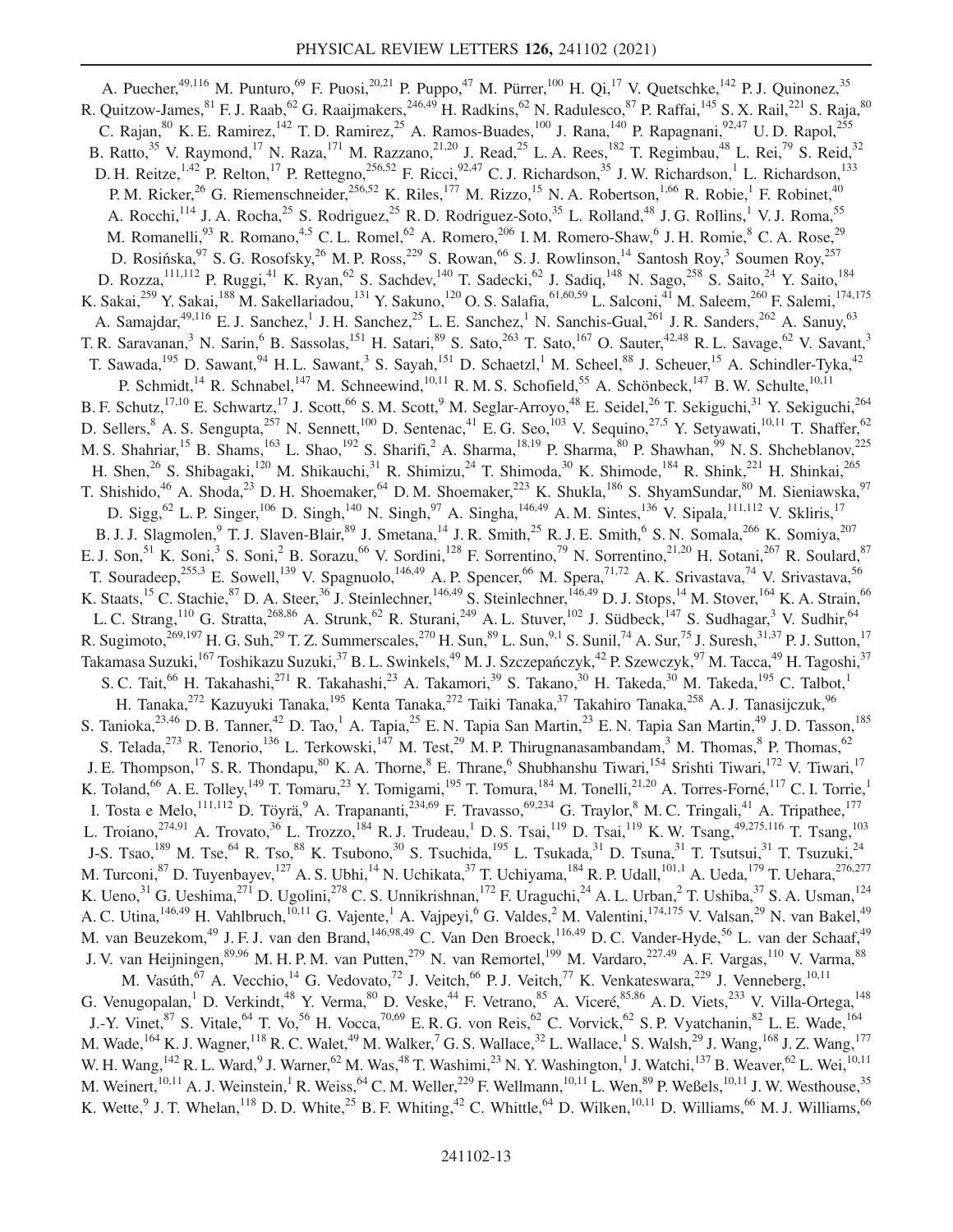A. R. Williamson,<sup>149</sup> J. L. Willis,<sup>1</sup> B. Willke,<sup>10,11</sup> D. J. Wilson,<sup>133</sup> W. Winkler,<sup>10,11</sup> C. C. Wipf,<sup>1</sup> T. Wlodarczyk,<sup>100</sup> G. Woan, <sup>66</sup> J. Woehler, <sup>10,11</sup> J. K. Wofford, <sup>118</sup> I. C. F. Wong, <sup>103</sup> J. Wrangel, <sup>10,11</sup> C. Wu, <sup>123</sup> D. S. Wu, <sup>10,11</sup> H. Wu, <sup>123</sup> S. Wu, <sup>123</sup> D. M. Wysocki,<sup>29,118</sup> L. Xiao,<sup>1</sup> W-R. Xu,<sup>189</sup> T. Yamada,<sup>272</sup> H. Yamamoto,<sup>1</sup> Kazuhiro Yamamoto,<sup>183</sup> Kohei Yamamoto,<sup>272</sup> T. Yamamoto,<sup>184</sup> K. Yamashita,<sup>183</sup> R. Yamazaki,<sup>191</sup> F.W. Yang,<sup>163</sup> L. Yang,<sup>158</sup> Yang Yang,<sup>42</sup> Yi Yang,<sup>280</sup> Z. Yang,<sup>58</sup> M. J. Yap,  $9$  D. W. Yeeles,  $^{17}$  A. B. Yelikar,  $^{118}$  M. Ying,  $^{119}$  K. Yokogawa,  $^{194}$  J. Yokoyama,  $^{31,30}$  T. Yokozawa,  $^{184}$  A. Yoon,  $^7$ T. Yoshioka, <sup>194</sup> Hang Yu, <sup>88</sup> Haocun Yu, <sup>64</sup> H. Yuzurihara, <sup>37</sup> A. Zadrożny, <sup>218</sup> M. Zanolin, <sup>35</sup> S. Zeidler, <sup>281</sup> T. Zelenova, <sup>41</sup> J.-P. Zendri,<sup>72</sup> M. Zevin,<sup>15</sup> M. Zhan,<sup>168</sup> H. Zhang,<sup>189</sup> J. Zhang,<sup>89</sup> L. Zhang,<sup>1</sup> R. Zhang,<sup>42</sup> T. Zhang,<sup>14</sup> C. Zhao,<sup>89</sup> G. Zhao,<sup>137</sup> Yue Zhao,<sup>163</sup> Yuhang Zhao,<sup>23</sup> Z. Zhou,<sup>15</sup> X. J. Zhu,<sup>6</sup> Z.-H. Zhu,<sup>109</sup> M. E. Zucker,<sup>1,64</sup> and J. Zweizig<sup>1</sup>

(LIGO Scientific Collaboration, Virgo Collaboration, and KAGRA Collaboration)

<sup>1</sup>LIGO Laboratory, California Institute of Technology, Pasadena, California 91125, USA<br> $\frac{2}{1}$ Caussiana State University, Paten Pouce, Louisiana 70803, USA

 $2$ Louisiana State University, Baton Rouge, Louisiana 70803, USA

 $3$ Inter-University Centre for Astronomy and Astrophysics, Pune 411007, India

 $^4$ Dipartimento di Farmacia, Università di Salerno, I-84084 Fisciano, Salerno, Italy

<sup>5</sup>INFN, Sezione di Napoli, Complesso Universitario di Monte S.Angelo, I-80126 Napoli, Italy

 ${}^{6}Oz$ Grav, School of Physics and Astronomy, Monash University, Clayton 3800, Victoria, Australia

 $^{7}$ Christopher Newport University, Newport News, Virginia 23606, USA

<sup>8</sup>LIGO Livingston Observatory, Livingston, Louisiana 70754, USA

 ${}^{9}Oz$ Grav, Australian National University, Canberra, Australian Capital Territory 0200, Australia

<sup>10</sup>Max Planck Institute for Gravitational Physics (Albert Einstein Institute), D-30167 Hannover, Germany<br><sup>11</sup>Leibniz Universität Hannover, D-30167 Hannover, Germany<br><sup>12</sup>University of Cambridge, Cambridge CB2 1TN, United

<sup>16</sup>Instituto Nacional de Pesquisas Espaciais, 12227-010 São José dos Campos, São Paulo, Brazil<br><sup>17</sup>Gravity Exploration Institute, Cardiff University, Cardiff CF24 3AA, United Kingdom<br><sup>18</sup>Gran Sasso Science Institute (GSS

 $^{22}$ International Centre for Theoretical Sciences, Tata Institute of Fundamental Research, Bengaluru 560089, India<br> $^{23}$ Gravitational Wave Science Project, National Astronomical Observatory of Japan (NAOJ),

 $\begin{array}{c} \textit{Mitaka City, Tokyo 181-8588, Japan} \\ \textit{24}.\ \textit{Advanced Technology Center, National Astronomical Observatory of Japan} \\ \textit{25}\ \textit{California State University} \ \textit{Fullerton, California 92831, USA} \\ \textit{26}\ \textit{NCSA, University of Illinois at Urbana-Champaign, Urban, Illinois 61801, USA} \\ \textit{27}\ \textit{University of Illinois at Urbana-Champaign, Urban, Illinois 61801, USA} \\ \textit{28}\ \textit{University of Illinois at Urbana-Champaign, Urban, Illinois 61801, USA} \\ \textit{28}\ \textit{University of University of Illinois at Urbana-Ch$ 

<sup>38</sup>Accelerator Laboratory, High Energy Accelerator Research Organization (KEK), Tsukuba City, Ibaraki 305-0801, Japan<br><sup>39</sup>Earthquake Research Institute, The University of Tokyo, Bunkyo-ku, Tokyo 113-0032, Japan<br><sup>40</sup>Univer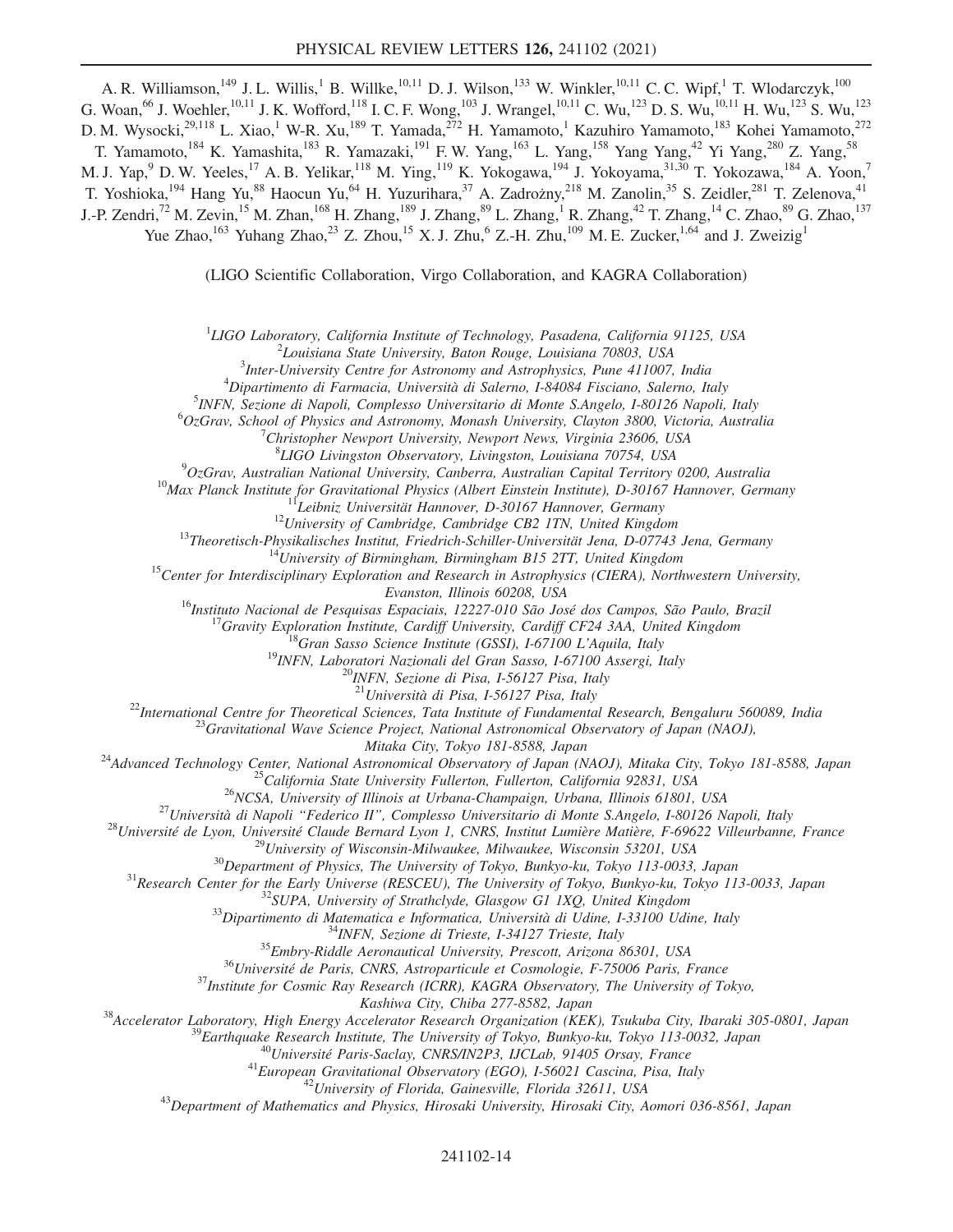<sup>44</sup>Columbia University, New York, New York 10027, USA<br><sup>45</sup>Kamioka Branch, National Astronomical Observatory of Japan (NAOJ), Kamioka-cho, Hida City, Gifu 506-1205, Japan<br><sup>46</sup>The Graduate University for Advanced Studies (

 $Nikhef$ , Science Park 105, 1098 XG Amsterdam, Netherlands<br><sup>49</sup>Nikhef, Science Park 105, 1098 XG Amsterdam, Netherlands<br><sup>50</sup>Korea Institute of Science and Technology Information (KISTI), Yuseong-gu, Daejeon 34141, Korea<br><sup>51</sup>

Tsukuba City, Ibaraki 305-0801, Japan<br><sup>55</sup>University of Oregon, Eugene, Oregon 97403, USA<br><sup>56</sup>Syracuse University, Syracuse, New York 13244, USA<br><sup>57</sup>Université de Liège, B-4000 Liège, Belgium<br><sup>58</sup>University of Minnesota, M

<sup>61</sup>INAF, Osservatorio Astronomico di Brera sede di Merate, I-23807 Merate, Lecco, Italy<br><sup>61</sup>INAF, Osservatorio Astronomico di Brera sede di Merate, I-23807 Merate, Lecco, Italy<br><sup>62</sup>IIGO Hanford Observatory, Richland, Was

I-84081 Baronissi, Salerno, Italy<br><sup>66</sup>SUPA, University of Glasgow, Glasgow G12 8QQ, United Kingdom<br><sup>67</sup>Wigner RCP, RMKI, H-1121 Budapest, Konkoly Thege Miklós út 29-33, Hungary<br><sup>68</sup>Stanford University, Stanford, California

<sup>69</sup>INFN, Sezione di Perugia, I-06123 Perugia, Italy<br><sup>70</sup>Università di Perugia, I-06123 Perugia, Italy

<sup>71</sup>Università di Padova, Dipartimento di Fisica e Astronomia, I-35131 Padova, Italy<br><sup>72</sup>INFN, Sezione di Padova, I-35131 Padova, Italy<br><sup>73</sup>Montana State University, Bozeman, Montana 59717, USA<br><sup>74</sup>Institute for Plasma Re

 $\begin{array}{r} \begin{array}{c} \begin{array}{c} \end{array}{c} \end{array} \begin{array}{c} \begin{array}{c} \end{array}{c} \end{array} \begin{array}{c} \end{array} \begin{array}{c} \end{array} \begin{array}{c} \end{array} \begin{array}{c} \end{array} \begin{array}{c} \end{array} \begin{array}{c} \end{array} \begin{array}{c} \end{array} \begin{array}{c} \end{array} \begin{array}{c} \end{array} \begin{array}{c} \end{array} \begin{array}{c} \end{array} \begin{array}{c} \end{array} \begin{array}{c} \end{array} \begin{array}{$ 

<sup>94</sup>Indian Institute of Technology Bombay, Powai, Mumbai 400 076, India<br><sup>95</sup>Laboratoire Kastler Brossel, Sorbonne Université, CNRS, ENS-Université PSL, Collège de France, F-75005 Paris, France<br><sup>96</sup>Université catholique de

<sup>97</sup> Astronomical Observatory Warsaw University, 00-478 Warsaw, Poland<br><sup>98</sup>VU University Amsterdam, 1081 HV Amsterdam, Netherlands <sup>99</sup>University of Maryland, College Park, Maryland 20742, USA

 $100$ Max Planck Institute for Gravitational Physics (Albert Einstein Institute), D-14476 Potsdam, Germany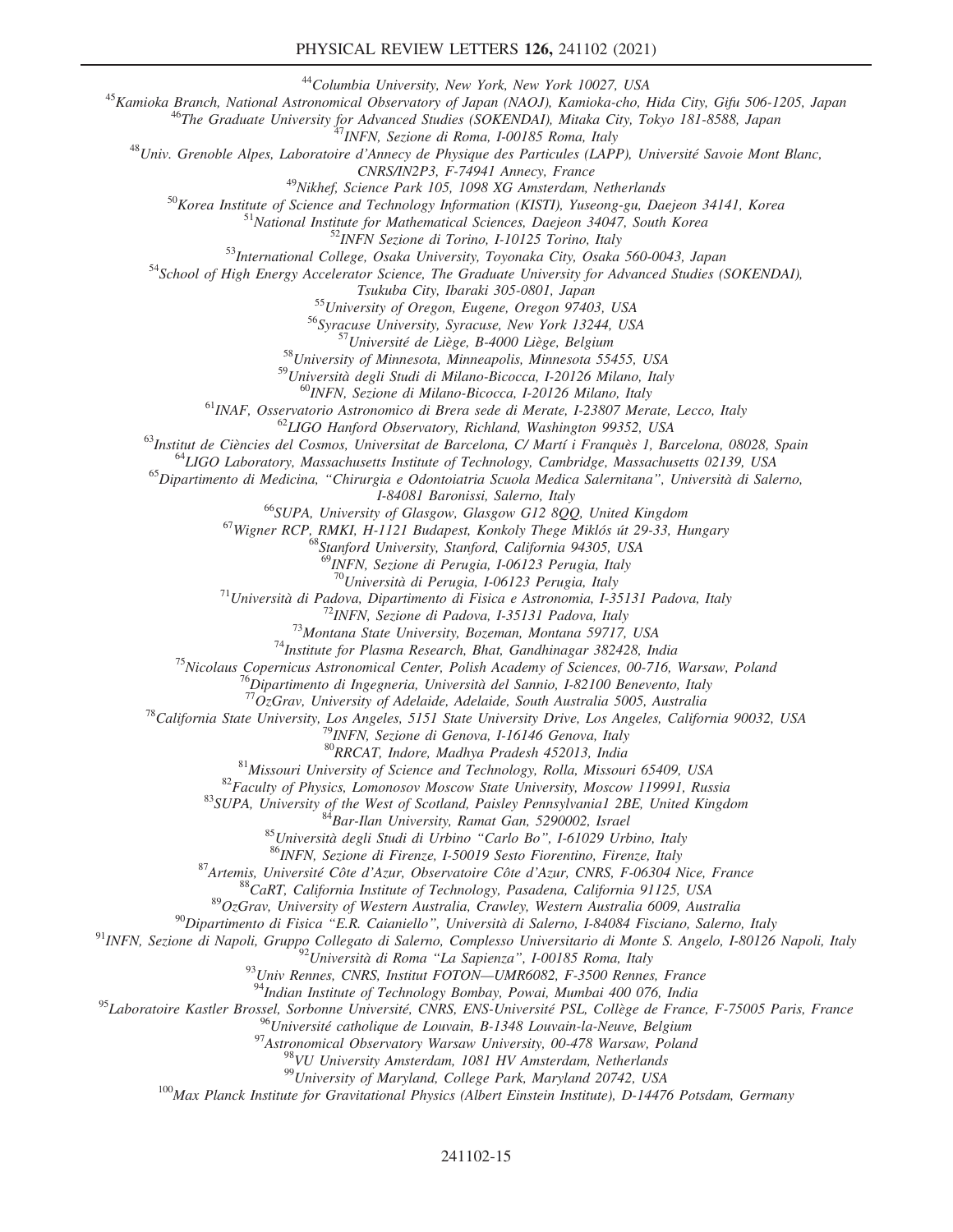<sup>101</sup>School of Physics, Georgia Institute of Technology, Atlanta, Georgia 30332, USA<br><sup>102</sup>Villanova University, 800 Lancaster Avenue, Villanova, Pennsylvania 19085, USA<br><sup>103</sup>Faculty of Science, Department of Physics, The

<sup>110</sup>OzGrav, University of Melbourne, Parkville, Victoria 3010, Australia <sup>111</sup>Università degli Studi di Sassari, I-07100 Sassari, Italy <sup>112</sup>INFN, Laboratori Nazionali del Sud, I-95125 Catania, Italy <sup>113</sup>Università di R

<sup>114</sup>INFN, Sezione di Roma Tor Vergata, I-00133 Roma, Italy<br><sup>115</sup>University of Sannio at Benevento, I-82100 Benevento, Italy and INFN, Sezione di Napoli, I-80100 Napoli, Italy<br><sup>116</sup>Institute for Gravitational and Subatomi

<sup>117</sup>Departamento de Astronomía y Astrofísica, Universitat de València, E-46100 Burjassot, València, Spain<br><sup>118</sup>Rochester Institute of Technology, Rochester, New York 14623, USA<br><sup>119</sup>National Tsing Hua University, Hsinchu

Zhongli District, Taoyuan City 32001, Taiwan<br><sup>126</sup>Dipartimento di Ingegneria Industriale (DIIN), Università di Salerno, I-84084 Fisciano, Salerno, Italy<br><sup>128</sup>Institute of Physics, Academia Sinica, Nankang, Taipei 11529, Ta

Claude Bernard Lyon 1, F-69622 Villeurbanne, France  $129$  Seoul National University, Seoul 08826, South Korea

<sup>130</sup>Pusan National University, Busan 46241, South Korea<br><sup>131</sup>King's College London, University of London, London WC2R 2LS, United Kingdom<br><sup>132</sup>INAF, Osservatorio Astronomico di Padova, I-35122 Padova, Italy<br><sup>133</sup>Universi

 $\begin{small} & \text{133} \text{IMAF}, \text{Osservatorio Astronomico di Padova, 1-35122 Padova, Italy} \\ & \text{135} \text{University of Ariconz, Tucson, Arizon 85721, USA} \\ & \text{138} \text{University of Arperion, Dies, Univexilis} \\ & \text{139} \text{Université libre de Bruxelles, Avenue Franklin Roosevelt 50—1050 Bruxelles, Belgium} \\ & \text{130} \text{Universitat de les Illes Balears, IAC3—IEEE, E-07122 Palma de Mallorca, Spain} \\ & \text{131} \text{S} \text{Dipiversitat de lles Blaears, IAC3—IEEE,$ 

<sup>150</sup>The University of Sheffield, Sheffield S10 2TN, United Kingdom<br><sup>151</sup>Laboratoire des Matériaux Avancés (LMA), Institut de Physique des 2 Infinis (IP2I) de Lyon, CNRS/IN2P3, Université de Lyon,<br>Université Claude Bernar

<sup>152</sup>Dipartimento di Scienze Matematiche, Fisiche e Informatiche, Università di Parma, I-43124 Parma, Italy<br><sup>153</sup>INFN, Sezione di Milano Bicocca, Gruppo Collegato di Parma, I-43124 Parma, Italy<br><sup>154</sup>Physik-Institut, Unive

<sup>155</sup>Université de Strasbourg, CNRS, IPHC UMR 7178, F-67000 Strasbourg, France 156West Virginia University, Morgantown, West Virginia 26506, USA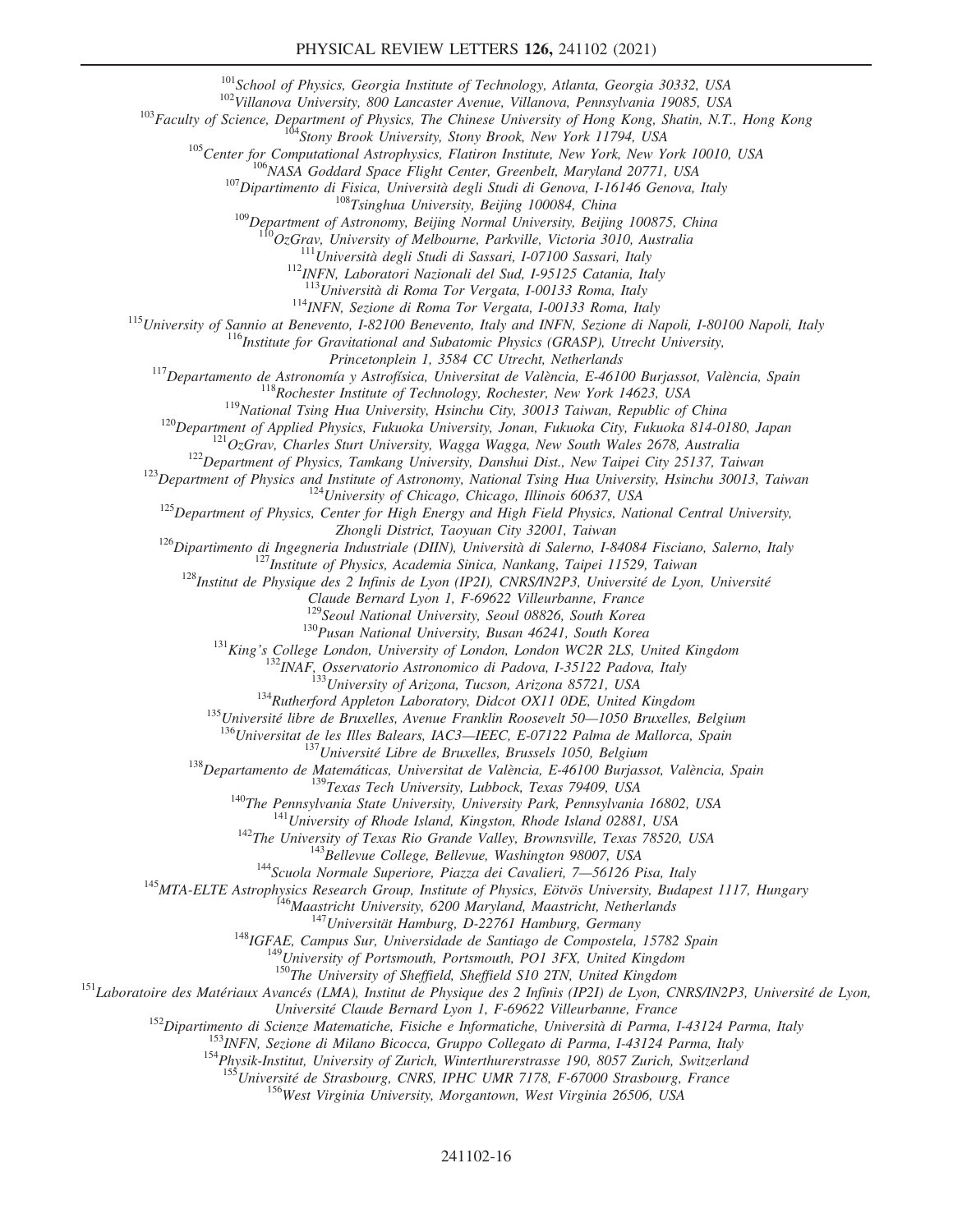## PHYSICAL REVIEW LETTERS 126, 241102 (2021)

<sup>157</sup>Montclair State University, Montclair, New Jersey 07043, USA<br><sup>158</sup>Colorado State University, Fort Collins, Colorado 80523, USA<br><sup>159</sup>Institute for Nuclear Research, Hungarian Academy of Sciences, Bem t'er 18/c, H-4026

 $^{160}$ CNR-SPIN, c/o Università di Salerno, I-84084 Fisciano, Salerno, Italy<br>  $^{161}$ Scuola di Ingegneria, Università della Basilicata, I-85100 Potenza, Italy<br>  $^{162}$ Observatori Astronòmic, Universitat de València, E-469

Science and Technology (APM), Chinese Academy of Sciences, Xiao Hong Shan, Wuhan 430071, China<br>University of Szeged, Dóm tér 9, Szeged 6720, Hungary

<sup>170</sup>Universiteit Gent, B-9000 Gent, Belgium<br><sup>171</sup>University of British Columbia, Vancouver, British Columbia V6T 1Z4, Canada<br><sup>172</sup>Tata Institute of Fundamental Research, Mumbai 400005, India<br><sup>173</sup>INAF, Osservatorio Astro

 $178$ Department of Physics, School of Natural Science, Ulsan National Institute of Science and Technology (UNIST),

Ulju-gun, Ulsan 44919, Korea<br><sup>179</sup>Applied Research Laboratory, High Energy Accelerator Research Organization (KEK),

Tsukuba City, Ibaraki 305-0801, Japan<br><sup>180</sup>Dipartimento di Fisica, Università di Trieste, I-34127 Trieste, Italy<br><sup>181</sup>Shanghai Astronomical Observatory, Chinese Academy of Sciences, Shanghai 200030, China<br><sup>182</sup>American Uni

<sup>185</sup>Carleton College, Northfield, Minnesota 55057, USA<br><sup>187</sup>College of Industrial Technology, Nihon University, Narashino City, Chiba 275-8575, Japan<br><sup>188</sup>Graduate School of Science and Technology, Nihon University, Nara

<sup>194</sup>Graduate School of Science and Engineering, University of Toyama, Toyama City, Toyama 930-8555, Japan

 $195$  Department of Physics, Graduate School of Science, Osaka City University,

Sumiyoshi-ku, Osaka City, Osaka 558-8585, Japan

<sup>196</sup>Nambu Yoichiro Institute of Theoretical and Experimental Physics (NITEP), Osaka City University, Sumiyoshi-ku, Osaka City,<br>Osaka 558-8585, Japan

<sup>197</sup>Institute of Space and Astronautical Science (JAXA), Chuo-ku, Sagamihara City, Kanagawa 252-0222, Japan<br><sup>198</sup>Directorate of Construction, Services and Estate Management, Mumbai 400094 India<br><sup>199</sup>Universiteit Antwerpe

 $^{206}$ Institut de Física d'Altes Energies (IFAE), Barcelona Institute of Science and Technology, and ICREA,

E-08193 Barcelona, Spain<br><sup>207</sup>Graduate School of Science and Technology, Tokyo Institute of Technology, Meguro-ku, Tokyo 152-8551, Japan<br><sup>208</sup>University of Washington Bothell, Bothell, Washington 98011, USA

<sup>209</sup>Institute of Applied Physics, Nizhny Novgorod, 603950, Russia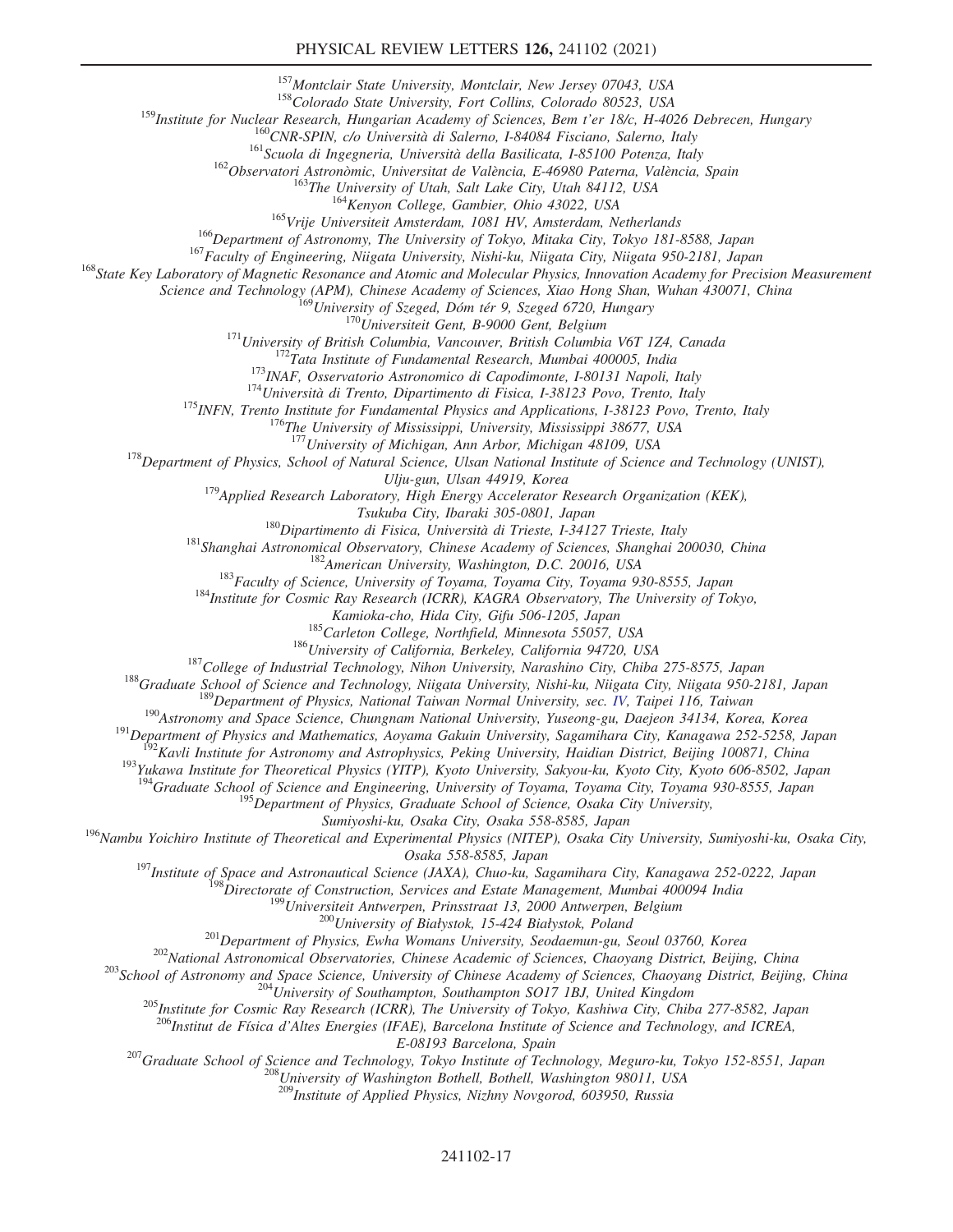## PHYSICAL REVIEW LETTERS 126, 241102 (2021)

<sup>210</sup>Ewha Womans University, Seoul 03760, South Korea<br><sup>211</sup>Inje University Gimhae, South Gyeongsang 50834, South Korea<br><sup>212</sup>Department of Physics, Myongji University, Yongin 17058, Korea<br><sup>213</sup>Korea Astronomy and Space Scie

<sup>217</sup>Institute of Mathematics, Polish Academy of Sciences, 00656 Warsaw, Poland <sup>218</sup>National Center for Nuclear Research, 05-400 Świerk-Otwock, Poland

<sup>219</sup>Cornell University, Ithaca, New York 14850, USA<br><sup>220</sup>Institute for Advanced Research, Nagoya University, Furocho, Chikusa-ku, Nagoya City, Aichi 464-8602, Japan<br><sup>221</sup>Université de Montréal/Polytechnique, Montreal, Qu

<sup>225</sup>NAVIER, Ecole des Ponts, Univ Gustave Eiffel, CNRS, Marne-la-Vallée, France<br><sup>226</sup>National Center for High-performance computing, National Applied Research Laboratories,<br>Hsinchu Science Park, Hsinchu City 30076, Taiwa

Hsinchu Science Park, Hsinchu City 30076, Taiwan <sup>227</sup>Institute for High-Energy Physics, University of Amsterdam, Science Park 904, 1098 XH Amsterdam, Netherlands <sup>228</sup>NASA Marshall Space Flight Center, Huntsville, Alabama 35811, USA <sup>229</sup>University of Washington, Seattle, Washington 98195, USA <sup>230</sup>Dipartimento di Matematica e Fisica, Universit `a degli Studi Roma Tre, I-00146 Roma, Italy <sup>231</sup>INFN, Sezione di Roma Tre, I-00146 Roma, Italy <sup>232</sup>ESPCI, CNRS, F-75005 Paris, France <sup>233</sup>Concordia University Wisconsin, Mequon, Wisconsin 53097, USA <sup>234</sup>Universit `a di Camerino, Dipartimento di Fisica, I-62032 Camerino, Italy <sup>235</sup>Southern University and AandM College, Baton Rouge, Louisiana 70813, USA

<sup>237</sup>Institute for Photon Science and Technology, The University of Tokyo, Bunkyo-ku, Tokyo 113-8656, Japan<br><sup>238</sup>Indian Institute of Technology Madras, Chennai 600036, India<br><sup>239</sup>Saha Institute of Nuclear Physics, Bidhann

<sup>241</sup>Faculty of Law, Ryukoku University, Fushimi-ku, Kyoto City, Kyoto 612-8577, Japan<br><sup>242</sup>Indian Institute of Science Education and Research, Kolkata, Mohanpur, West Bengal 741252, India<br><sup>243</sup>Department of Astrophysics/

<sup>246</sup>GRAPPA, Anton Pannekoek Institute for Astronomy and Institute for High-Energy Physics, University of Amsterdam,<br>Science Park 904, 1098 XH Amsterdam, Netherlands

<sup>247</sup>Consiglio Nazionale delle Ricerche—Istituto dei Sistemi Complessi, Piazzale Aldo Moro 5, I-00185 Roma, Italy<br><sup>248</sup>Hobart and William Smith Colleges, Geneva, New York 14456, USA<br><sup>249</sup>International Institute of Physics

<sup>256</sup>Dipartimento di Fisica, Università degli Studi di Torino, I-10125 Torino, Italy<br><sup>257</sup>Indian Institute of Technology, Palaj, Gandhinagar, Gujarat 382355, India<br><sup>258</sup>Department of Physics, Kyoto University, Sakyou-ku, K

<sup>59</sup>Department of Electronic Control Engineering, National Institute of Technology,

Nagaoka College, Nagaoka City, Niigata 940-8532, Japan<br><sup>260</sup>Chennai Mathematical Institute, Chennai 603103, India

<sup>261</sup>Centro de Astrofísica e Gravitação (CENTRA), Departamento de Física, Instituto Superior Técnico, Universidade de Lisboa, 1049-001 Lisboa, Portugal<br><sup>263</sup>Marquette University, 11420 W. Clybourn Street, Milwaukee, Wisconsin 53233, USA<br><sup>263</sup>Graduate School of Science and Engineering, Hosei University, Koganei City, Tokyo 184-8584, Japan